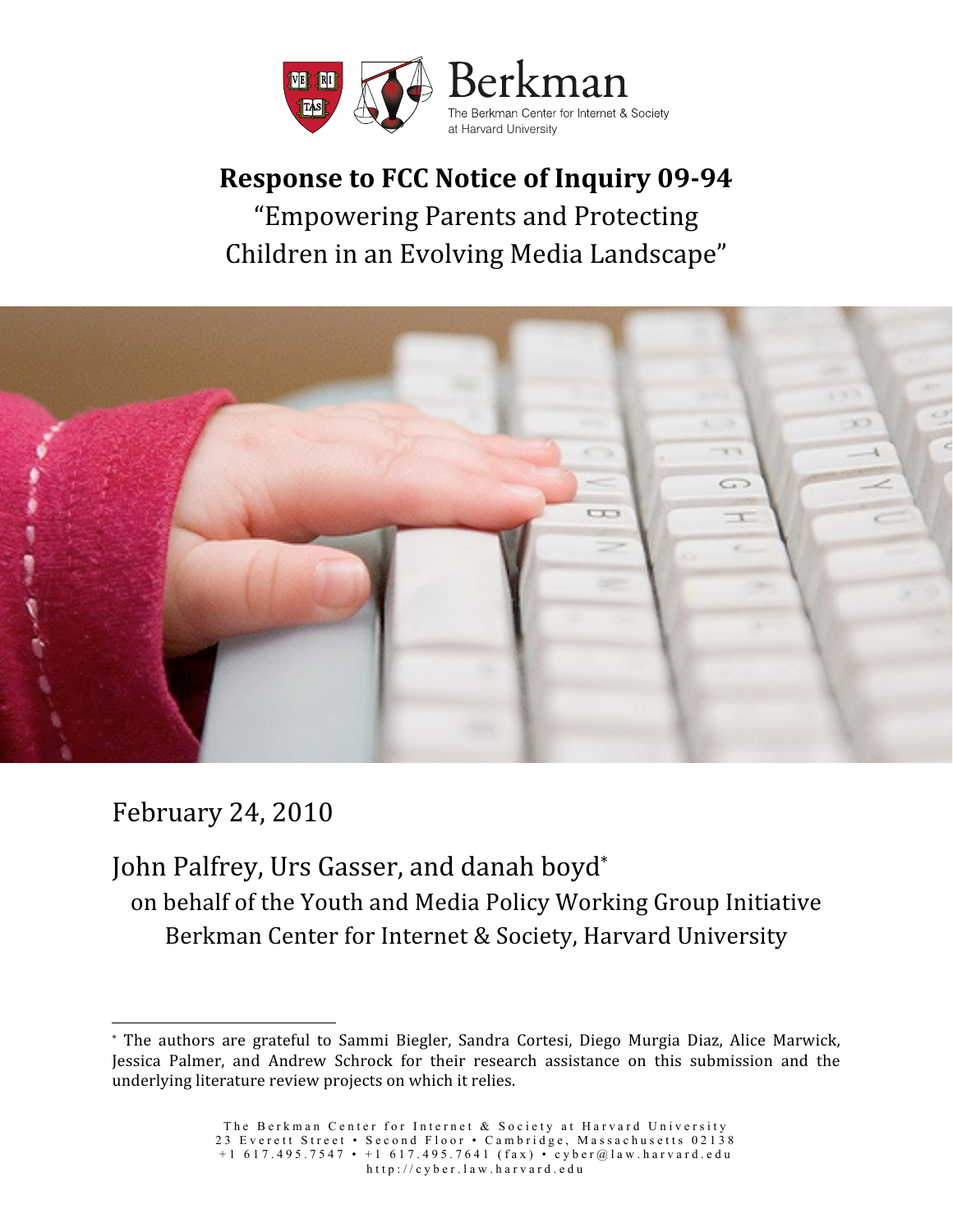Cover
photo: Baby
hand
on
keyboard by
Arjan
Almekinders
on
FLICKR http://www.flickr.com/photos/almekinders/3159669406/ CC Attribution - Noncommercial- No Derivative Works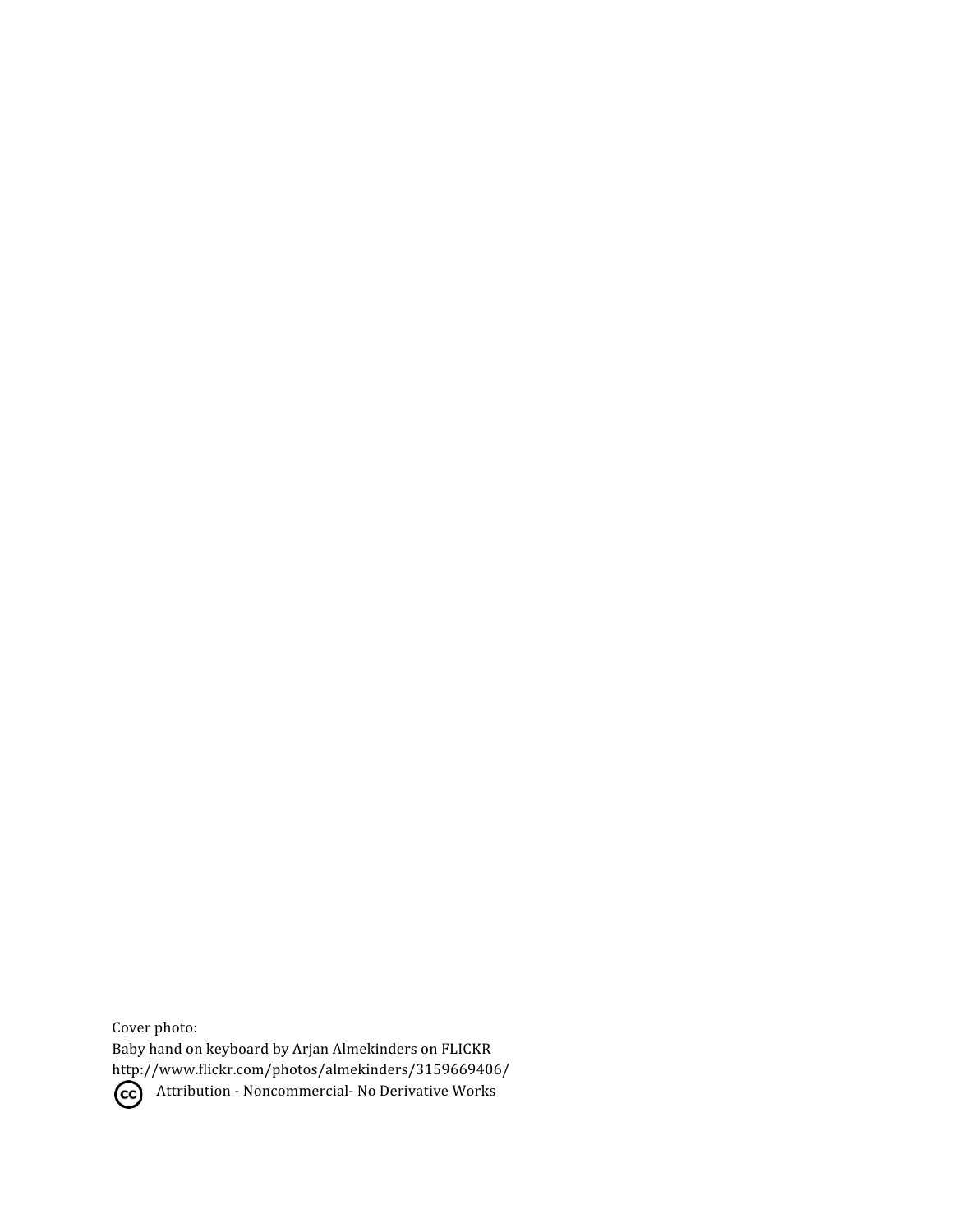As researchers, we welcome the opportunity to respond to the FCC's Notice of Inquiry (NOI)<sup>1</sup> on the important topic of empowering parents and protecting youth in this age of dramatic change. We write as individuals, but we work together as the principal investigators of the Youth and Media Policy Working Group Initiative at Harvard's Berkman Center for Internet and Society. The goal of our
working
group
is
to
explore
policy
issues
that
fall
into
three
substantive
categories
that
emerge from youth media practices: 1) Risky Behaviors and Online Safety; 2) Privacy, Publicity, and Reputation; and 3) Information Dissemination, Youth-Created Content and Information Quality. Our work is intended to consider how research on the intersection of youth and technology can and should be used to inform policy. We seek to translate research from those who study youth media practices
into
terms
responsive
to
the
FCC's
NOI.

## I. Introduction.

When it comes to youth and technology, issues of concern about the future - rather than issues related to opportunities – often dominate the public discourse. This is understandable. First, parents
and
grandparents
are
often
baffled
by,
and
sometimes
concerned
about,
the
habits
of
their children and the generations that follow - and this shift in behavior by many youth is surely no exception to that rule. Second, we are in the midst of radical transformations in the information technology environment and in patterns of usage of technology, changes that are bringing with them much creativity but also challenges to existing hierarchies. And third, adults perceive that their children are more likely to use these new information technologies in ways that are at best perplexing and at worst dangerous to themselves and to society. The data collected by social scientists about young people, how they use technologies, and the challenges and opportunities they face often are at odds with this public perception. We appreciate the frame of the FCC's NOI, which encourages respondents to focus on the empowerment of parents as well as the protection of our
children
with
respect
to
online
behaviors.

We focus in this NOI response on three primary areas of study:

# *Risky
Behaviors
and
Online
Safety.*

 $\overline{a}$ 

In our discussions with parents, especially, online safety is the first issue that leaps to most minds when it comes to discussions about youth and media. Parents, teachers, law enforcement, politicians,
and
others
 fear
 the
worst
 for
children
in
 the
context
of
networked
public
spaces. The prevalent worry is that environments mediated through technology, where people can interact with others
 (including
 the
 Internet
 and,
 increasingly,
 mobile
 devices
 and
 gaming
 platforms), are inherently less safe than traditional public spaces. Too often, a split emerges in the debate as to what ought to be done: some people wish to educate youth so that they can be safe, while other adults
prefer
to
restrict
or
eliminate
youth's access
to
these
technologies
altogether. Politicians
are proposing
bills
at
the
state
and
federal
levels;
law
enforcement
leaders
are
hosting
assemblies
and pressing legislation; schools are filtering access; and parents are tracking their children's online movements, all in the name of child online safety. While some of these interventions can make sense,
and
while
almost
everyone
involved
has
good
intentions,
much
of
what
people
ground
their arguments
on
is
a
sense
of
 fear,
not
data.

Furthermore,
the
approach
most
take
is
adult‐centered, dependent
on
the
fears
of
adults
rather
than
the
realities
of
kids.

<sup>1</sup>http://hraunfoss.fcc.gov/edocs\_public/attachmatch/FCC‐09‐94A1.pdf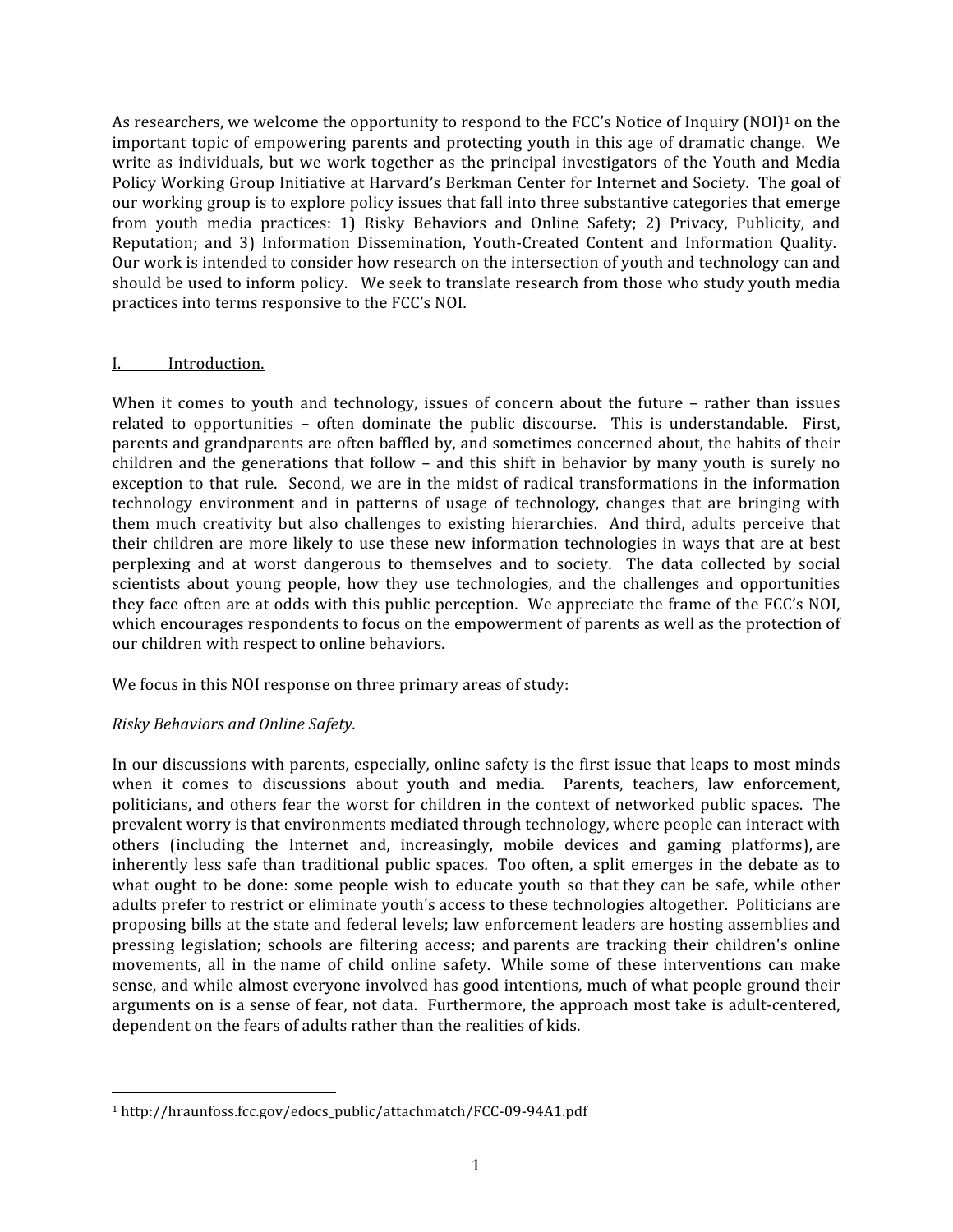The goal of our response to this NOI is to highlight what many researchers are finding with respect to youth practices related to media. In some instances, we also point to the possibilities made possible by a range of public- and private-sector approaches to addressing the online safety concerns
that
kids
in
fact
face.

The
conversation
needs
to
be
grounded
in
both
the
data
about
the real risks that kids face and the positive things that are happening online that might be affected by overreaching policy responses. We also need to begin the conversation with a realization that adult-driven initiatives – while an important piece of the puzzle – can only do so much. Youth must learn how to handle different situations online and develop healthy Internet practices. Through experience, many youth are able to work out how to navigate networked media in a productive manner. They struggle, like all of us, to understand what privacy and identity mean in a networked world. They learn that not everyone they meet online has their best intentions in mind, including and especially their peers. As with traditional public spaces, youth gain a lot from adult (as well as peer-based) guidance. Both formal and informal learning settings help youth develop techniques for
living
in
a
mediated
environment.

#### *Privacy,
Publicity,
and
Reputation.*

Adults worry, often, that young people share too much information about themselves online. Adults tell us, as researchers, that they fear that "kids don't care about their privacy." The fear is that young people are doing themselves harm by leaving tracks that others can follow online. As a society, we fret over an erosion of the reasonable expectation of privacy in the online environment. Public outcry greets even modest changes in the privacy policy and terms of service at large social network sites such as Facebook. These privacy issues appear cheek by jowl with issues of reputation, trust, and credibility in the lives of young people. Here, too, the perception about young people
as
invariably
sharing
too
much
information
without
a
corresponding
sense
of
obligation
to one another is not matched by the data collected by social scientists in the field. The research suggests something quite different: many youth do care about privacy and their personal reputations. But often, these youth do not have sufficient skills and tools to keep private from others that which they wish to protect. Furthermore, what they wish to keep private is often different than what adults believe they should keep private. There is also a broad range of views among youth about privacy, just as there is among adults. The issues of privacy and information disclosure online do not break neatly along generational lines. Finally, there are plenty of youth and
adults
–
who
recognize
that
much
can
be
gained
from
being
in
public;
such
youth
are
constantly assessing
whether
or
not
the
opportunities
of
publicity
outweigh
the
potential
consequences.
When thinking about privacy, we must also account for the opportunities presented by public participation.

#### Information Dissemination, Youth-Created Content and Quality of Information.

Along with safety and privacy concerns, fears about the effect of widespread copyright infringement often take center stage when we as a society discuss issues related to youth and online media. The concern is, at its core, a legitimate one: young people often don't pay for the copyrighted materials that they enjoy. There is, however, an equally important topic that rests alongside copyright piracy, which is the series of rights that young people (and all of us, for that matter) have to remix digital cultural objects as part of legitimate, lawful expression. The copyright piracy conversation tends to overshadow the conversation about the positive, creative things that young people are doing in the context of digital media. At the same time, we pay too little attention to the quality and credibility of online information and the skills our children are learning (or not learn) to discern the difference between trustworthy information and falsehoods that
they
encounter
in
digital
spaces.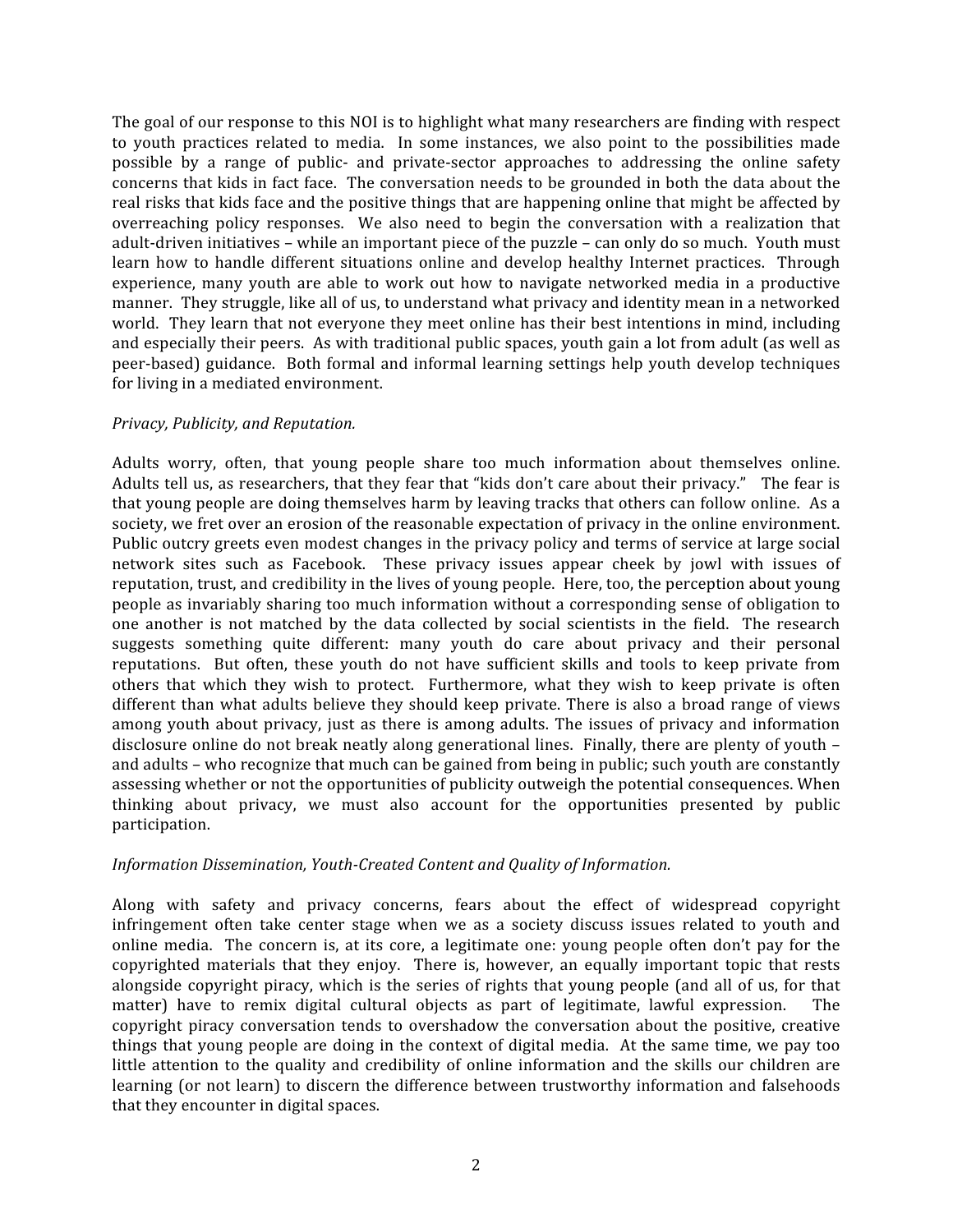While the Internet provides tremendous opportunities for self-directed learning and creative expression, the new conditions and routines under which information, knowledge, and entertainment are produced, distributed, and accessed highlight the constitutive role of users when it
comes
to
content
quality,
both
in
their
capacity
as
(active)
recipients
of
information
and
creators of content. This increased responsibility poses a series of challenges to children who do not have the same skills as adults to make a broad range of quality judgments that accompany these informational processes – limitations that are due to their respective stage of development and their limited set of life experience based on which content can be evaluated. Carefully designed media
literacy
programs
(as
elements
of
a
media
literacy
curriculum)
may
provide
strategies
 that help young users to deal with these quality-oriented challenges.

This inquiry is a terrific opportunity for the Commission to promote the exchange of ideas, celebrate
innovative
 strategies
 that
are
already
working,
and
encourage
 further
 research
into
 the risks and benefits of the way that youth interact with electronic media, with information, and with one
another
in
those
areas
where
today
we
know
too
little.

We
respond
to
specific
issues
raised
by the
Commission
below
with
a
view
toward
drawing
in
the
research
in
our
three
areas
of
focus.

## II. Responses to Areas of Practice Identified in the NOI.

A.
Media
Use
by
Young
People.

 $\overline{a}$ 

As the Commission observed in its NOI, the use of electronic media has led to transformations in learning, socializing, and communications practices among youth – many of which are overwhelmingly positive. Since technologies and youth practices change rapidly, we can, at best, take a "snapshot of a moving target."<sup>2</sup> As difficult as this research task is, we do know several important things about current youth media practice. First, young people as a group are using media, and digital media in particular, more than ever before.<sup>3</sup> Many youth use multiple media at the same time, a practice called multitasking or switch-tasking.<sup>4</sup> Among young people born after roughly 1980,<sup>5</sup> activities like content generation, remixing, collaboration, and sharing are important aspects of daily life.<sup>6</sup> Many of these activities are "friendship-driven": most youth interact online with people they already know from their offline lives, using the Internet to maintain existing

<sup>&</sup>lt;sup>2</sup> Schrock, A., & boyd, d. (2008). Online Threats to Youth: Solicitation, Harassment, and Problematic Content. In Internet Safety Technical Task Force, *Enhancing Child Safety and Online Technologies: Final Report of the* Internet Safety Technical Task Force to the Multi-State Working Group on Social Networking of State Attorneys (pp.
73‐145).
Durham,
NC:
Carolina
Academic
Press.
(available
at

http://cyber.law.harvard.edu/pubrelease/isttf/)

<sup>&</sup>lt;sup>3</sup> Rideout, V. J., Foehr, U. G., & Roberts, D. F. (2010). Generation M2: Media in the Lives of 8- to 18-Year-Olds. A Kaiser Family Foundation Study. (available at http://www.kff.org/entmedia/upload/8010.pdf)

<sup>&</sup>lt;sup>4</sup> Rideout, V. J., Foehr, U. G., & Roberts, D. F. (2010). Generation M2: Media in the Lives of 8- to 18-Year-Olds. A Kaiser Family Foundation Study. (available at http://www.kff.org/entmedia/upload/8010.pdf); Gasser, U., & Palfrey,
J.
G.
(2009).
Mastering
Multitasking. *Educational
Leadership*, *66*(6),
14‐19.

<sup>&</sup>lt;sup>5</sup> Palfrey, J., & Gasser, U. (2008). *Born Digital: Understanding the first generation of digital natives.* New York: Basic
Books.

 $6$  Ito, M., Horst, H. A., Bittanti, M., boyd, d., Herr-Stephenson, B., Lange, P. G., et al. (2008). Living and learning with new media: Summary of findings from the digital youth project. The John D. and Catherine T. MacArthur *Foundation
series
on
Digital
Media
and
Learning.* (available
at

http://www.macfound.org/atf/cf/%7BB0386CE3‐8B29‐4162‐8098‐

E466FB856794%7D/DML\_ETHNOG\_WHITEPAPER.PDF)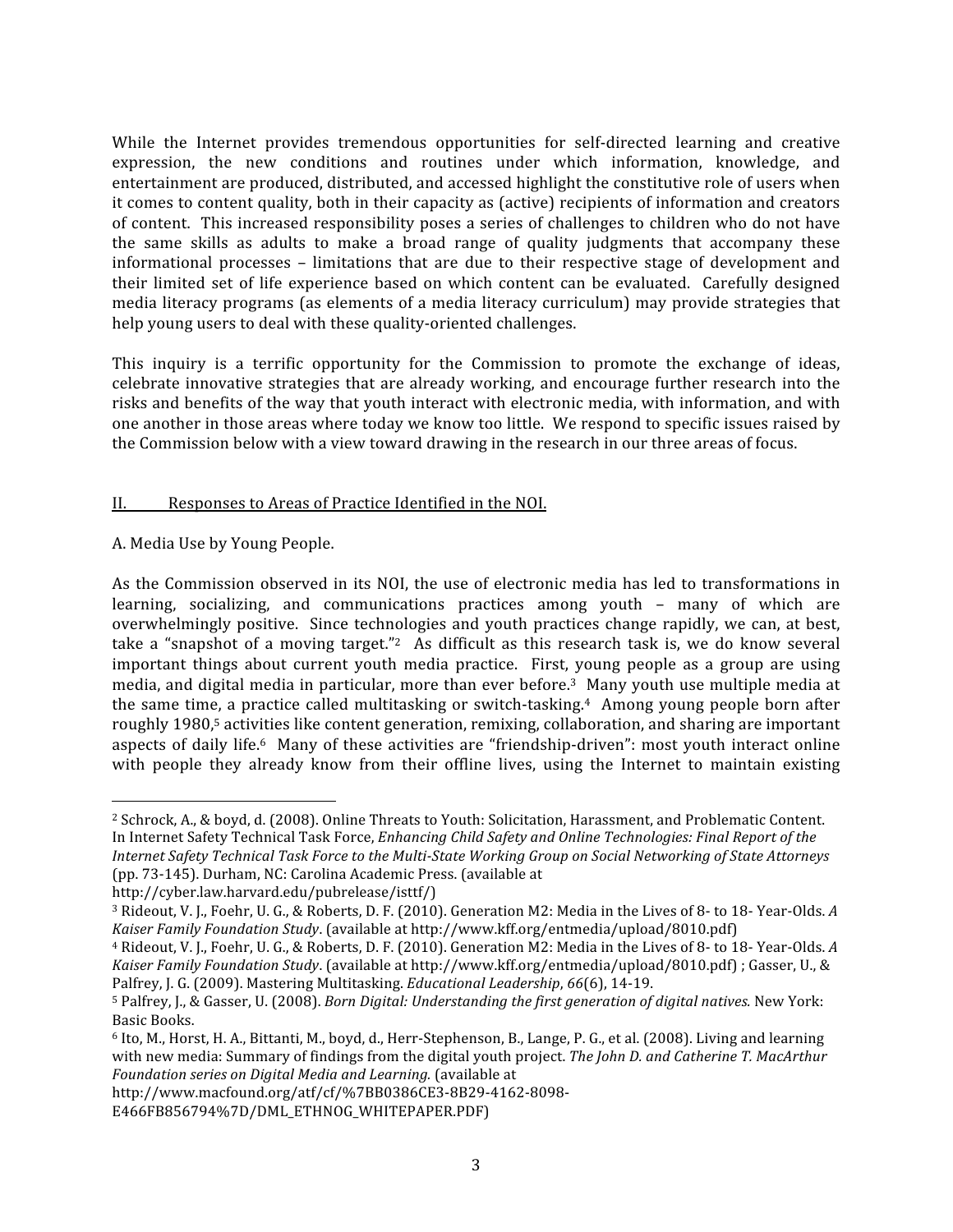relationships.<sup>7</sup> Other activities are "interest-driven": opportunities to develop expertise in specialized skill areas, like animation or blogging. In either context, the casual use of new media is an important way to develop social and technological skills.<sup>8</sup>

Though
we
often
generalize
about
youth
media
practice
in
America,
it
is
important
to
note
that
not all children are "born digital".<sup>9</sup> Not all forms of Internet access are equal; the "digital divide" still limits opportunities for many youth, especially those in lower socioeconomic brackets. Youth who do not have access to the Internet at home may be missing out on opportunities to develop important social and technical skill sets. Youth who do not have the opportunity to develop familiarity and confidence with electronic media may have trouble navigating social interactions in online
communities
or
recognizing
biased,
unreliable
information,
placing
themselves
at
increased risk. Access alone does not guarantee parity in experience. Youth who depend on computers in libraries and schools, which often use one-size-fits-all filtration software, may be unable to access certain sites and services at all, placing them at a disadvantage compared to peers with better access. Many youth, likewise, rely upon mobile devices rather than fixed line connections with faster speeds. The notion of the participation gap, between those with sophisticated skills to use digital media and those without, has been developed in detail both theoretically and through empirical
data
by
researchers
including
Henry
Jenkins
and
Eszter
Hargittai.10

#### B.
Benefits
of
Electronic
Media
for
Youth

 $\overline{a}$ 

The full
picture
of
how
electronic
media
are
changing
learning
and
socializing
is
still
emerging. One challenge associated with research in this area is that we are only now observing children who have grown
up
with
email,
social
network
sites,
cell
phones,
and
other
technologies. It
is
clear,
however, that engagement
 with electronic
 media has
 great
 educational
 potential.

 A
 recent
 ethnographic study examined peer-based learning practices among youth, and found that electronic media provide the opportunity for intense, self-directed, interest-driven study. <sup>11</sup> "Geeking out" -

<sup>&</sup>lt;sup>7</sup> boyd, d. (2008). Taken Out of Context: American Teen Sociality in Networked Publics. Doctoral Dissertation, University of California, Berkeley. ; Palfrey, J., & Gasser, U. (2008). *Born Digital: Understanding the first generation
of
digital
natives.* New
York:
Basic
Books.

<sup>&</sup>lt;sup>8</sup> Ito, M., Horst, H. A., Bittanti, M., boyd, d., Herr-Stephenson, B., Lange, P. G., et al. (2008). Living and learning with new media: Summary of findings from the digital youth project. The John D. and Catherine T. MacArthur *Foundation
series
on
Digital
Media
and
Learning.* (available
at

http://www.macfound.org/atf/cf/%7BB0386CE3‐8B29‐4162‐8098‐

E466FB856794%7D/DML\_ETHNOG\_WHITEPAPER.PDF)

<sup>&</sup>lt;sup>9</sup> Palfrey, J., & Gasser, U. (2008). *Born Digital: Understanding the first generation of digital natives*. New York: Basic
Books.

<sup>&</sup>lt;sup>10</sup> Jenkins, H., Purushotma, R., Clinton, K., Weigel, M., & Robinson, A. J. (2006). Confronting the Challenges of Participatory Culture: Media Education for the 21st Century. An occasional paper on digital media and learning.
The
John
D.
and
Catherine
T. *MacArthur
Foundation.* (available
at

http://digitallearning.macfound.org/atf/cf/%7B7E45C7E0‐A3E0‐4B89‐AC9C‐

E807E1B0AE4E%7D/JENKINS\_WHITE\_PAPER.PDF); Hargittai, E. & Hinnant, A. (2008). Digital Inequality: Differences
in
Young
Adults'
Use
of
the
Internet. *Communication
Research*,*35*(5),
602‐621.
(available
at http://webuse.org/pdf/HargittaiHinnant-DigitalInequality2008.pdf); Hargittai, E. & G. Walejko. (2008). The Participation Divide: Content Creation and Sharing in the Digital Age. *Information, Communication and Society*. *11*(2)**,**239‐256.
(available
at
http://webuse.org/pdf/HargittaiWalejko‐ParticipationDivide2008.pdf) <sup>11</sup> Ito, M., Horst, H. A., Bittanti, M., boyd, d., Herr-Stephenson, B., Lange, P. G., et al. (2008). Living and learning

with new media: Summary of findings from the digital youth project. The John D. and Catherine T. MacArthur *Foundation
series
on
Digital
Media
and
Learning.* (available
at

http://www.macfound.org/atf/cf/%7BB0386CE3‐8B29‐4162‐8098‐

E466FB856794%7D/DML\_ETHNOG\_WHITEPAPER.PDF)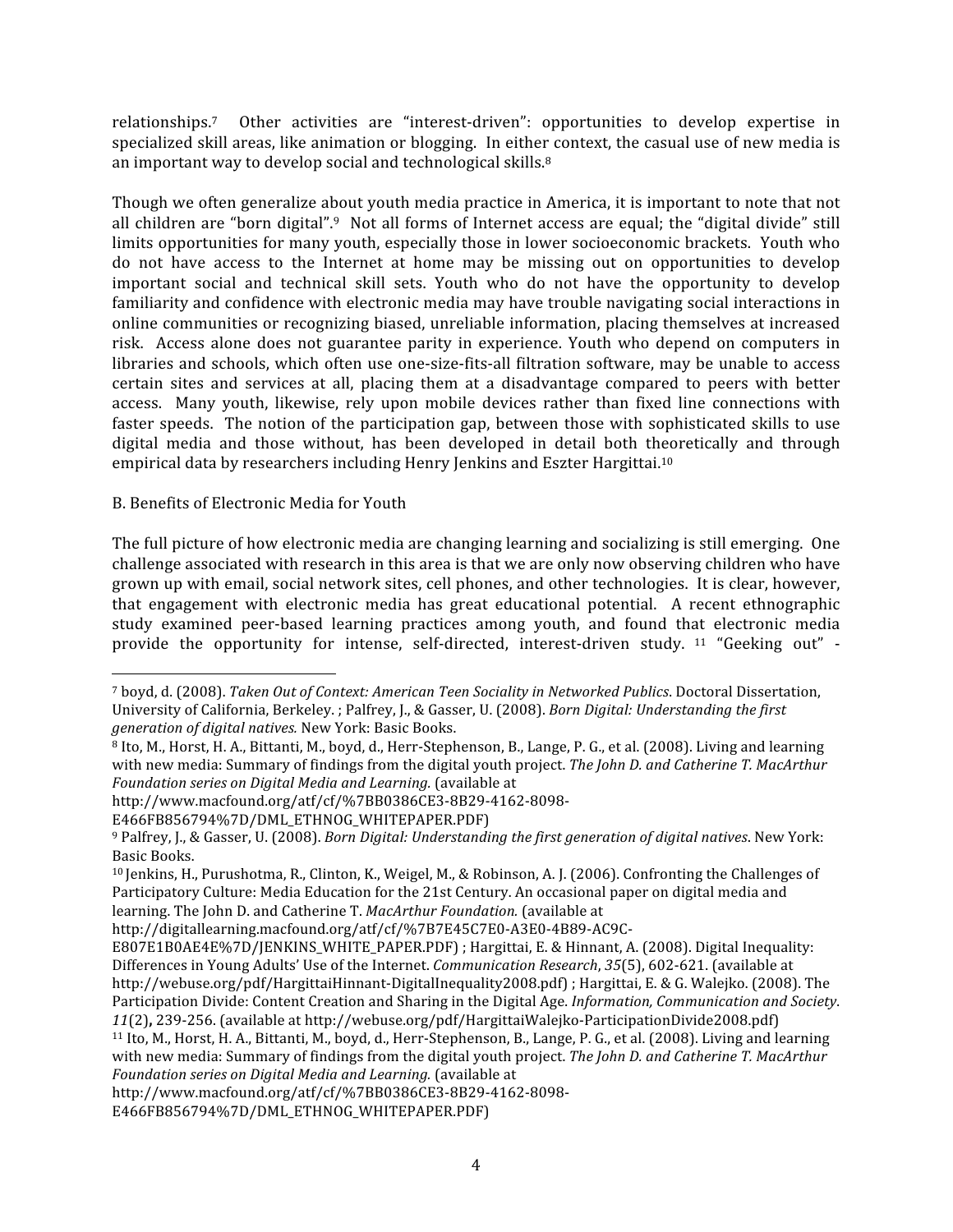developing
specialized
expertise
and
sharing
it
with
others
–
in
many
respects
does
not
resemble traditional classroom-based education. Yet it fosters important technological and social skills, including confidence, leadership, and communication. Youth also benefit from socializing in digitally mediated environments, learning the social skills necessary to participate in creative and collaborative work environments.<sup>12</sup> As we seek to protect youth from the unforeseen risks of online engagement, it is essential that we do not in turn foreclose the benefits made possible by self-directed, informal learning and socializing through new technologies or experimentation with teaching
using
new
technologies
in
the
classroom.

There
have
been
few
large‐scale
studies
of
how
children
integrate
electronic
media
with
traditional schoolwork. Most of the studies to date focus on college students, a readily accessible population which poses fewer methodological challenges than young children. According to one such study, most college students use Google, Wikipedia, and friends for everyday life research; for course research, the most-used resources are course materials, Google, and scholarly databases.<sup>13</sup> While students welcome online access to library resources, their frustrations and challenges include narrowing down topics, sorting through results to find relevant resources, and assessing the credibility
 of
 sources. Some
 critics
 are
 concerned
 that
 the
 widespread
 practice
 of
 media multitasking impairs effective learning.<sup>14</sup> These observations underscore the need for more effective
media
literacy
education,
which
we
discuss
in
greater
detail
below.

Educational content in digital formats is often disorganized, decentralized, and difficult to find. Children
and
parents
need
assistance
in
locating
reliable,
age‐appropriate
educational
content. It
is unclear whether there is enough quality educational content out there for different age levels, for non-English speakers, or for children with disabilities or special needs. To assist parents in finding and
selecting
appropriate
content,
the
non‐profit
organization
Common
Sense
Media
provides
age and quality ratings for websites and video games.<sup>15</sup> The Commission should investigate whether such rating and indexing systems could help parents and children navigate online content more effectively
and
safely.

Experience with television and film ratings has shown that in order for ratings to be useful to parents, they must be clear and consistently applied.<sup>16</sup> However, the diversity of online platforms from social network sites to blogs to gaming environments - would make implementing a clear, consistent
 rating
 system
 challenging. In
 addition,
 the
 dynamic,
 constantly
 updated
 nature
 of websites, coupled with ongoing user-generated contributions like comments or reviews, raise questions
about
the
stability
of
ratings
over
time. As
electronic
media
have
diversified,
old
ratings systems may no longer be a good model. We encourage the Commission to invite input from researchers on the elements of online media (such as age-appropriateness, categories of problematic content, accuracy, credibility, interactivity, accessibility, information disclosure

 $\overline{a}$ 

<sup>&</sup>lt;sup>12</sup> Ito, M., Baumer, S., Bittani, M., boyd, d., Cody, R., Herr-Stephenson, B., et al. (2009). *Hanging Out, Messing* Around, and Geeking Out: Kids Living and Learning with New Media. Cambridge: MIT Press. (available at http://www.mwsmediapodcasts.com/media/documents/digitalyouth/hangingoutmessingaroundgeekingout .pdf)

<sup>&</sup>lt;sup>13</sup> Head, A. J., & Eisenberg, M. B. (2009). LESSONS LEARNED: *How College Students Seek Information* in the Digital Age (Project Information Literacy Progress Report). Washington: The Information School, University
of
Washington.
(available
at
http://www.projectinfolit.org/)

<sup>14</sup> Gasser,
U.,
&
Palfrey,
J.
G.
(2009).
Mastering
Multitasking. *Educational
Leadership*, *66*(6),
14‐19.

<sup>15</sup> See
http://www.commonsensemedia.org/website‐reviews

<sup>&</sup>lt;sup>16</sup> Federal Communication Commission (2009). Implementation of the Child Safe Viewing Act; *Examination
of
Parental
Control
Technologies
for
Video
or
Audio
Programming*.
Washington,
DC.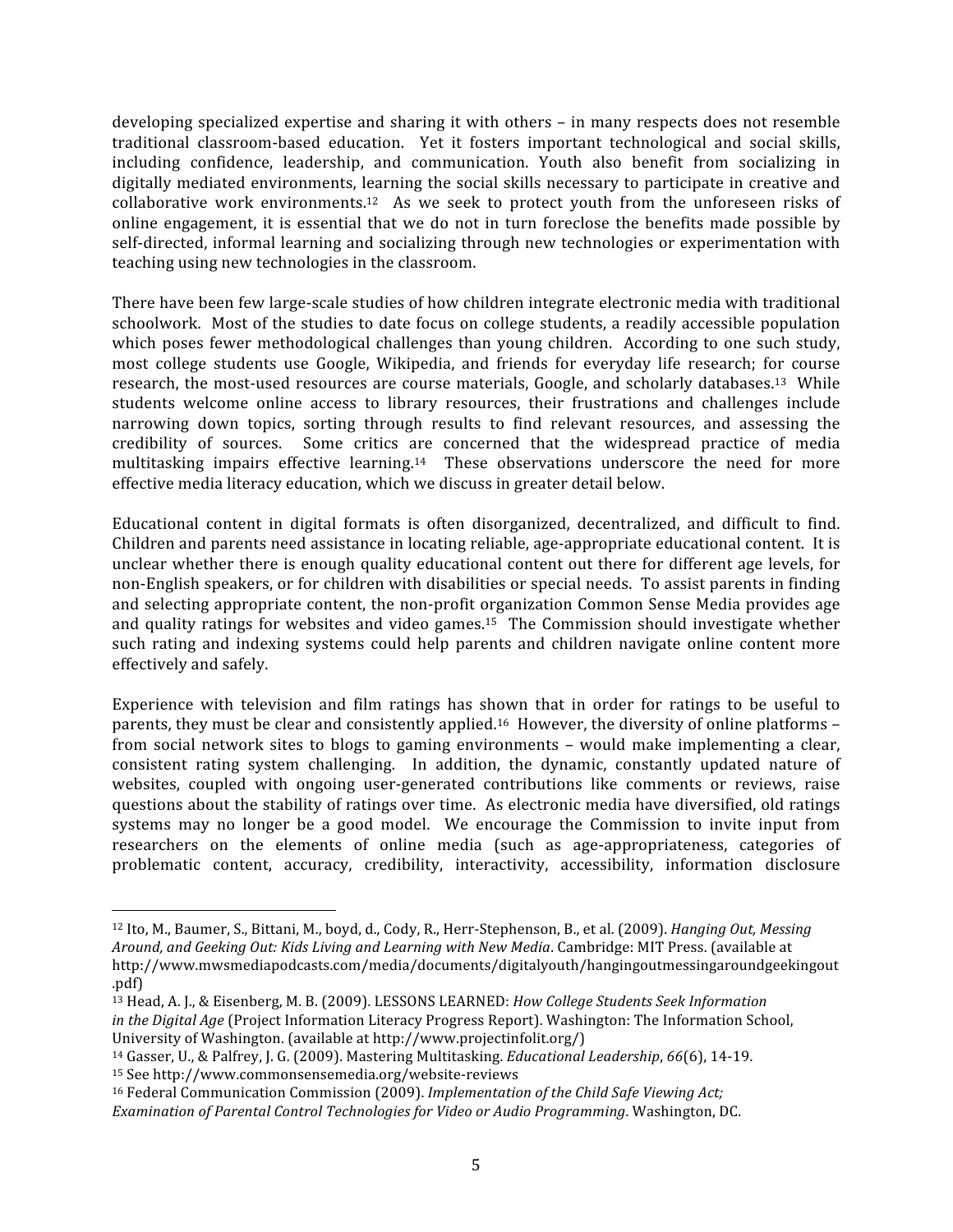requirements, security, moderation and community standards) relevant to creating clear, consistent
rating
and
indexing
systems
for
parents
and
educators.

Technology
 can
 generally
 improve
 educational
 curricula
 by
 enabling
 instructors
 to
 address individualized needs. Technologies can also help to support new and enhanced pedagogies to provide
multiple
avenues
for
expression,
engagement,
and
content
presentation.17 Some
promising recent efforts have focused on harnessing gaming interfaces to supplement curricula.<sup>18</sup>

Technology can also play a crucial role in making information more accessible to youth with disabilities. For example, mobile devices (such as cell phones and smartphones) can facilitate communication
between
hearing
impaired
students
and
their
teachers
and
classmates.19 Assistive technologies can and should go beyond basic accessibility, so students have an educational experience that is not merely adequate, but enhanced. Too often, concerns raised by market participants,
including
copyright
interests,
stand
in
the
way
of
sound
new
teaching
practices
to
help all young people learn. Likewise, fears around communication technologies often get in the way of educational
 opportunities.

 Research
 suggests
 that
 interventions
 involving
 computer‐mediated communication can help those on the autism spectrum learn necessary social skills<sup>20</sup>, but only if educators
are
empowered
to
use
such
tools.

The
work
of
CAST
is
exemplary
in
terms
of
translating research into proposed means of using digital technologies to improve learning for all students.

Within the federal government, efforts to comply with Section 508 have increased the availability of captions, alt-text, and so on, but have not favored innovative approaches to accessibility.<sup>21</sup> Individual agencies appear to be deploying isolated and inefficient fixes to make their web content accessible.

The
Commission
ought
to
consider
whether
it
could
lead
coordinated,
government‐wide efforts
to
standardize
and
improve
accessibility,
including
better
technological
solutions
to
meeting the
requirements
of
Section
508.

#### C.
Risks
of
Electronic
Media
for
Children

 $\overline{a}$ 

High-profile fears associated with the Internet include sexual solicitation, online harassment, and exposure to problematic content. These risks are not new, although they may need to be approached differently in the online context. Research studies do not show an increase in overall sexual predation as a result of new media usage among young people. Though the context for encounters
between
predators
and
their
victims
has
changed
in
some
ways,
the
youth
most
at
risk of
online
harms
are
still
those
at
risk
of
offline
harms,
such
as
victims
of
sexual
or
physical
abuse,
or children in unstable homes. The popular conception of a predator as an older man preying on a child
also
obscures
the
reality
that
most
sexual
solicitation
of
minors
is
by
other
minors
and
young

<sup>17</sup>See http://www.cast.org/
;
See
http://www.udlcenter.org/aboutudl/udlguidelines/introduction <sup>18</sup>Gee, J. P. (2007). *What video games have to teach us about learning and literacy*, 2nd. ed. New York: Palgrave/St.
Martin's.

<sup>&</sup>lt;sup>19</sup> Grey, T., Silver-Pacuilla, H., Overton, C., & Brann, A. (2010). *Unleashing the power of innovation for assistive technology.* Washington,
DC:
American
Institutes
for
Research.

<sup>&</sup>lt;sup>20</sup> Burke, M., Kraut, R., & Williams, D. (2010). Social use of computer-mediated communication by adults on the
autism
spectrum. *Proceedings
of
the
ACM
Conference
on
ComputerSupported
Cooperative
Work
(CSCW)*. (available
at
http://www.thoughtcrumbs.com/publications/Burke\_CSCW2010\_CMC\_and\_Autism.pdf) <sup>21</sup> Federal Web Managers Council (2008). Putting Citizens First: Transforming Online Government. A White Paper Written for the 2008 – 2009 Presidential Transition Team White paper. (available at

http://www.usa.gov/webcontent/documents/Federal\_Web\_Managers\_WhitePaper.pdf); Jaeger, P. T. (2006). Assessing
Section
508
compliance
on
federal
e‐government
Web
sites:
A
multi‐method,
user‐centered evaluation of accessibility for persons with disabilities. *Government Information Quarterly, 23*(2), 169-190.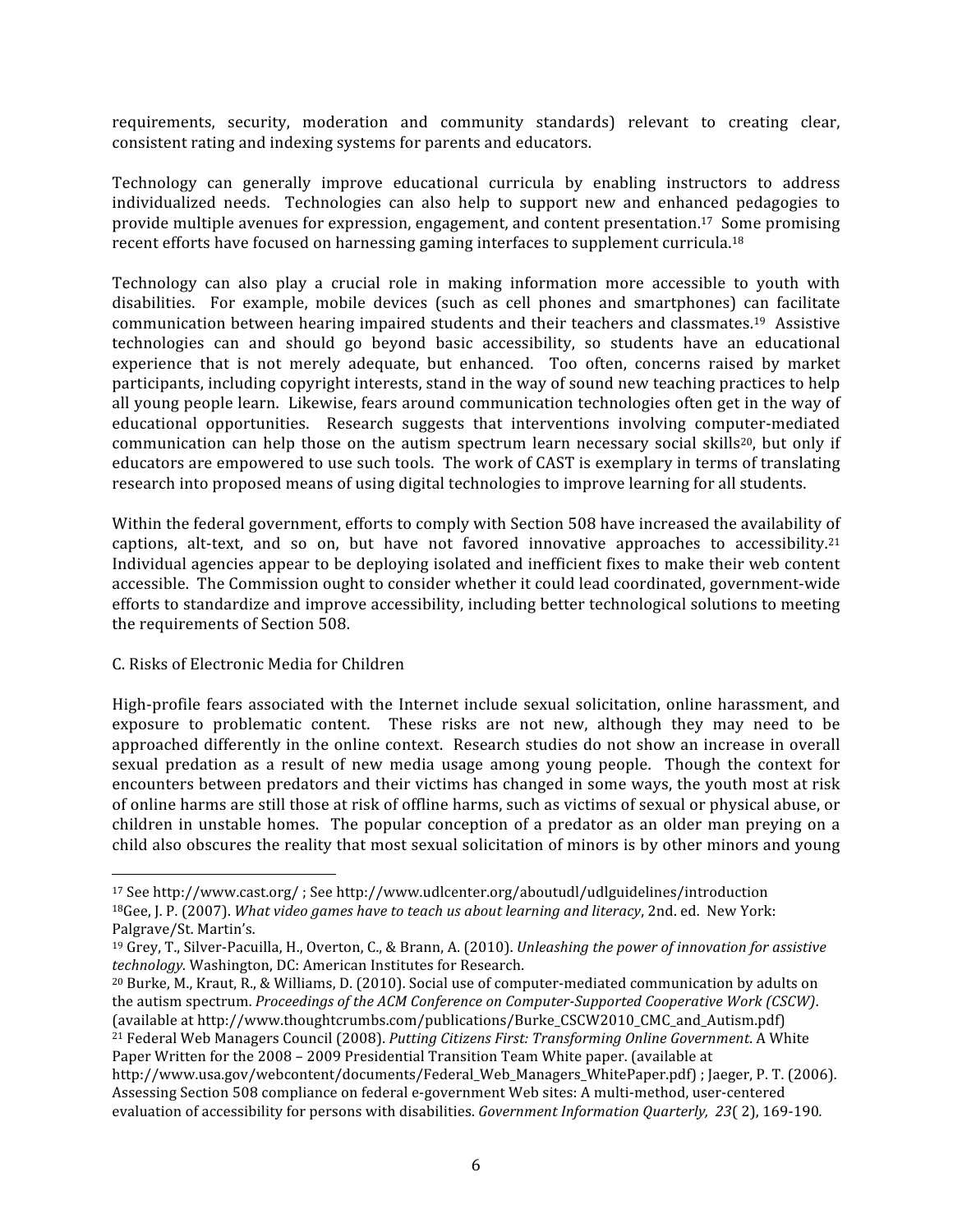adults and most Internet initiated sex crimes against minors involves young adults and minors who believe that they are able to consent to sex with an adult. Resolving the differences between popular
conceptions
and
actual
incidents
is
necessary
for
effective
interventions.22

Many studies point to growth in online peer-to-peer harms like bullying and harassment (with wide variation in definitions of "bullying" and specific findings depending on methodologies employed), but studies also continue to highlight that minors feel as though bullying is more common and psychologically harmful at school.<sup>23</sup> This suggests that what is different today is not the frequency or intensity of bullying, but its visibility to adults.<sup>24</sup> The visibility of bullying content generates fear, but
it
also
introduces
new
opportunities
for
interventions.

Young people continue to be able to access – and create – potentially harmful information, which is especially an issue of concern when combined with insufficient media literacy among certain groups of youth. The best way to address these issues is through strategies that empower both youth and adults and broad-based education efforts. There remain areas where future research is needed,
 including
 further studies
 of
 mobile Internet
 use,
 youth
 created
 content,
 peer‐to‐peer harassment and sexual solicitation, and the rise of youth-generated problematic content.<sup>25</sup>

#### Peer-to-peer harms

 $\overline{a}$ 

While fears of adult predators using online social network sites to victimize children are widespread, research studies suggest that these fears are often misplaced. Reported cases of Internet-initiated sex crimes involving strangers are much less common than crimes initiated by family or known adults.<sup>26</sup> Among prosecuted sex crimes, only a small percentage of youth were deceived
by
adult
offenders
lying
about
their
age.27 Cyberstalking
by
adult
offenders
appears
to
be very rare; most online sexual solicitation is peer-to-peer, by youth and young adults.<sup>28</sup>

http://cyber.law.harvard.edu/pubrelease/isttf/)

http://cyber.law.harvard.edu/pubrelease/isttf/)

http://cyber.law.harvard.edu/pubrelease/isttf/)

<sup>&</sup>lt;sup>22</sup> Schrock, A., & boyd, d. (2008). Online Threats to Youth: Solicitation, Harassment, and Problematic Content, In Internet Safety Technical Task Force, *Enhancing Child Safety and Online Technologies: Final Report of the* Internet Safety Technical Task Force to the Multi-State Working Group on Social Networking of State Attorneys (pp.
73‐145).
Durham,
NC:
Carolina
Academic
Press.
(available
at

<sup>&</sup>lt;sup>23</sup> Schrock, A., & boyd, d. (2008). Online Threats to Youth: Solicitation, Harassment, and Problematic Content. In Internet Safety Technical Task Force, *Enhancing Child Safety and Online Technologies: Final Report of the* Internet Safety Technical Task Force to the Multi-State Working Group on Social Networking of State Attorneys (pp.
73‐145).
Durham,
NC:
Carolina
Academic
Press.
(available
at

<sup>&</sup>lt;sup>24</sup> boyd, d. (2009). Do you See What I See?: Visibility of Practices through Social Media. Supernova and Le Web. San
Francisco
and
Paris,
1
and
10
December
2009.
(available
at

http://www.danah.org/papers/talks/2009/SupernovaLeWeb.html)

<sup>25</sup> Schrock,
A.,
&
boyd,
d.
(2008).
Online
Threats
to
Youth:
Solicitation,
Harassment,
and
Problematic
Content. In Internet Safety Technical Task Force, *Enhancing Child Safety and Online Technologies: Final Report of the* Internet Safety Technical Task Force to the Multi-State Working Group on Social Networking of State Attorneys (pp.
73‐145).
Durham,
NC:
Carolina
Academic
Press.
(available
at

<sup>&</sup>lt;sup>26</sup> Schrock, A., & boyd, d. (2008). Online Threats to Youth: Solicitation, Harassment, and Problematic Content. In Internet Safety Technical Task Force, *Enhancing Child Safety and Online Technologies: Final Report of the* Internet Safety Technical Task Force to the Multi-State Working Group on Social Networking of State Attorneys (pp.
73‐145).
Durham,
NC:
Carolina
Academic
Press.
(available
at

<sup>&</sup>lt;sup>27</sup> Schrock, A., & boyd, d. (2008). Online Threats to Youth: Solicitation, Harassment, and Problematic Content. In Internet Safety Technical Task Force, *Enhancing Child Safety and Online Technologies: Final Report of the*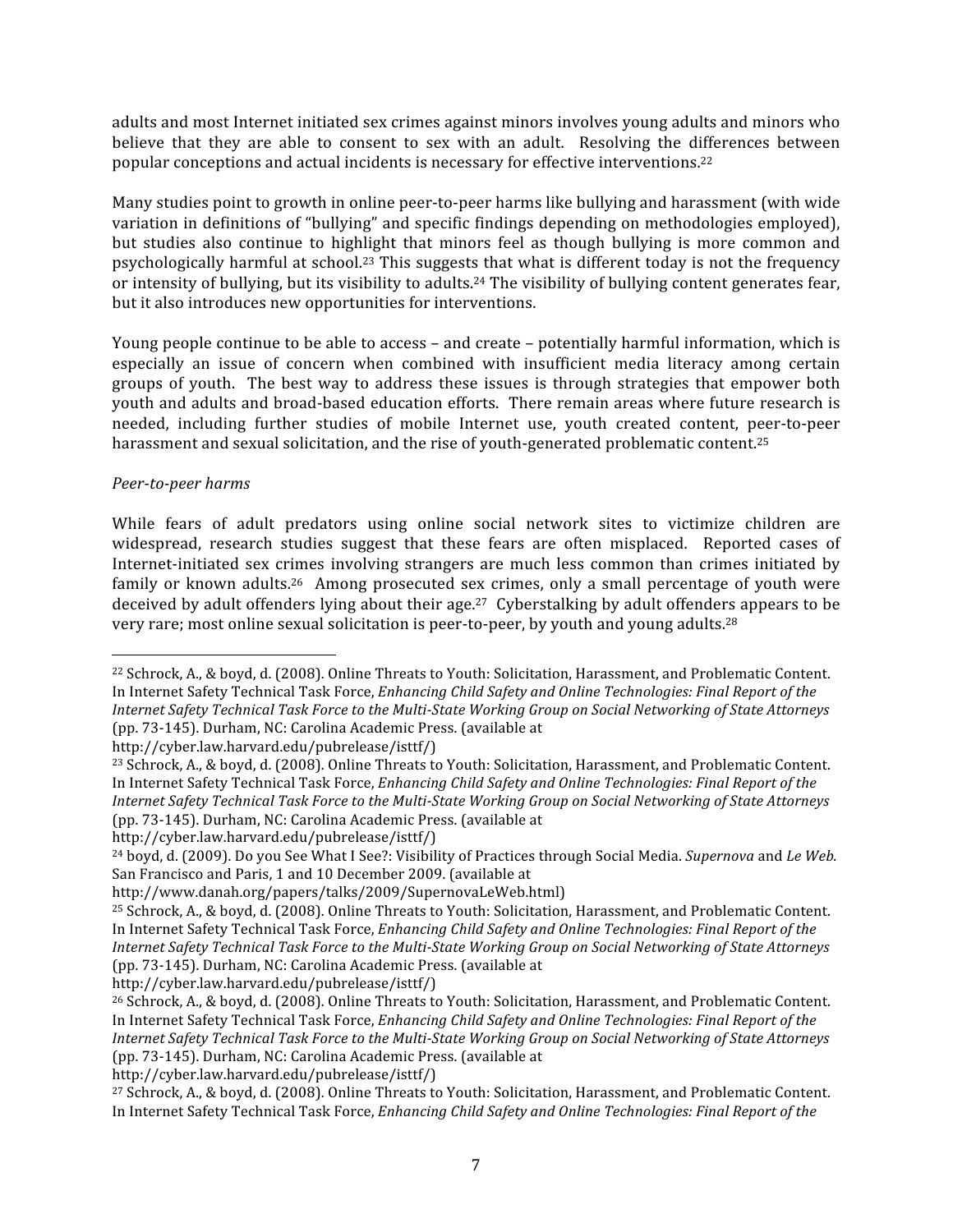Another area of concern is youth-generated sexual content. In a recent study, 4% of cell phoneowning American teens between 12 and 17 reported "sexting": sending sexually suggestive nude or nearly nude images of themselves to someone else, usually a romantic interest, via text message.<sup>29</sup> 15%
of
cell‐owning
American
teens
between
12
and
17
have
received
sexually
suggestive
nude
or nearly nude images via text message. A 2008 study found that about 1 in 5 U.S. teens between 13 and 19 reported sending a sexually suggestive picture or video of themselves to someone else by email, cell phone or other mode, and 31% had received a suggestive picture from someone else.<sup>30</sup>

Parental supervision does not seem to reduce the incidence of sexting. A recent study found that "teens
whose
parents
said
 they
looked
at
 the
contents
of
 their
child's
cell
phone
were
no
more
or less likely to send or receive nude or nearly nude images on their phones."<sup>31</sup> However, restrictions on the number of text messages teens had in their mobile plans was correlated with a lower incidence of sexting, suggesting that this practice may increase as more teens grow comfortable with the new technologies.

Teen attitudes about sexting vary widely.<sup>32</sup> Some youth do not think it is a big deal; some even see sexting as a safer alternative to sex. Others are concerned about potential social repercussions or legal consequences. In some cases, youth have been subject to criminal charges for sexting. In these cases,
 law
 enforcement
 offices
 apply
 laws
 intended
 to combat
 child
 pornography,
 thereby victimizing the very same minors the laws seek to protect. This is particularly problematic given that
some
minors
engage
in
sexting
because
of
peer
pressure.

Another major area of concern is online harassment or cyberbullying. The definition of "bullying" is one
of
the
complicated
factors
in
this
particular
debate,
as
much
turns
on
how
questions
are
framed to research subjects. As a simple definition, bullying includes those acts designed to threaten, embarrass or humiliate youth.<sup>33</sup> The dynamics between bullying that occurs offline are often very

 $\overline{a}$ Internet Safety Technical Task Force to the Multi-State Working Group on Social Networking of State Attorneys (pp.
73‐145).
Durham,
NC:
Carolina
Academic
Press.
(available
at

<sup>&</sup>lt;sup>28</sup> Schrock, A., & boyd, d. (2008). Online Threats to Youth: Solicitation, Harassment, and Problematic Content. In Internet Safety Technical Task Force, *Enhancing Child Safety and Online Technologies: Final Report of the* Internet Safety Technical Task Force to the Multi-State Working Group on Social Networking of State Attorneys (pp.
73‐145).
Durham,
NC:
Carolina
Academic
Press.
(available
at

http://cyber.law.harvard.edu/pubrelease/isttf/)

<sup>&</sup>lt;sup>29</sup> Lenhart, A. (2009). *Teens and Sexting: How and why minor teens are sending sexually suggestive nude or* nearly nude images via text messaging. Pew Internet & American Life Project. Retrieved December 29, 2009 from
http://www.pewinternet.org/~/media//Files/Reports/2009/PIP\_Teens\_and\_Sexting.pdf <sup>30</sup> The National Campaign to Prevent Teen and Unplanned Pregnancy. (2008). *Sex and Tech: Results from a Survey
of
Teens
and
young
Adults*.
(available
at

http://www.thenationalcampaign.org/sextech/PDF/SexTech\_Summary.pdf)

<sup>&</sup>lt;sup>31</sup> Lenhart, A. (2009). Teens and Sexting: How and why minor teens are sending sexually suggestive nude or nearly nude images via text messaging. Pew Internet & American Life Project. Retrieved December 29, 2009 from
http://www.pewinternet.org/~/media//Files/Reports/2009/PIP\_Teens\_and\_Sexting.pdf <sup>32</sup> Lenhart, A. (2009). *Teens and Sexting: How and why minor teens are sending sexually suggestive nude or* nearly nude images via text messaging. Pew Internet & American Life Project. Retrieved December 29, 2009 from http://www.pewinternet.org/~/media//Files/Reports/2009/PIP\_Teens\_and\_Sexting.pdf <sup>33</sup> Lenhart, A. (2007). *Cyberbullying*. Pew Internet & American Life Project. Retrieved December 29, 2009 from http://www.pewinternet.org/~/media//Files/Reports/2007/PIP%20Cyberbullying%20Memo.pdf.pdf ; Schrock, A., & boyd, d. (2008). Online Threats to Youth: Solicitation, Harassment, and Problematic Content. In Internet
Safety
Technical
Task
Force, *Enhancing
Child
Safety
and
Online
Technologies:
Final
Report
of
the*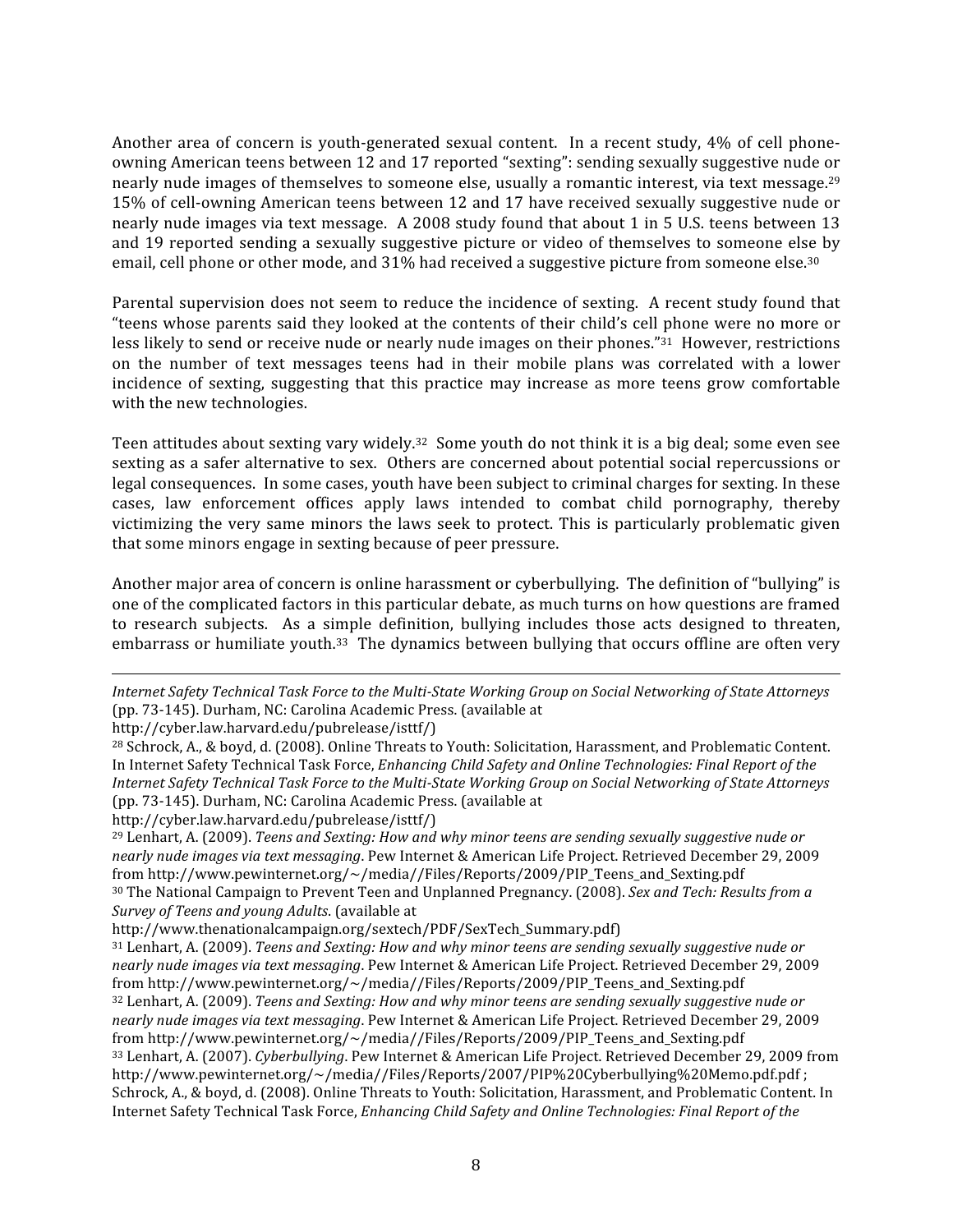similar to the dynamics we observe online. For instance, cyberbullying appears similar in prevalence to offline bullying.<sup>34</sup> Online harassers, like offline harassers, are usually approximately the same age as their victims. The range of results in terms of our commonplace cyberbullying is demonstrate the difficulty and importance of defining terms. Studies show that between 4% and 46% of youth report being cyberbullied, depending on the definition used.<sup>35</sup> Between 11% and 33%
 of
minors
 admit
 having
 harassed
 others
 online.36 Nearly
 43%
 of
middle‐school
 youth
 have experienced victimization consistent with cyberbullying.<sup>37</sup> Contrary to popular perception, cyberbullies are rarely anonymous. Recent studies suggest the majority of online bullying victims know their perpetrators.<sup>38</sup> About half of victims report being harassed by a fellow student.<sup>39</sup>

Unfortunately, victims of online harassment may also be perpetrators.<sup>40</sup> Depression and suicidal thoughts appear more common among youth who have been cyberbullied.<sup>41</sup> It seems that the youth most at risk of cyberbullying or other online harms are also those at risk of offline harms, such as children who have experienced sexual or physical abuse or those in poor home environments.42

http://cyber.law.harvard.edu/pubrelease/isttf/)

 $\overline{a}$ 

http://cyber.law.harvard.edu/pubrelease/isttf/)

<sup>36</sup> Schrock, A., & boyd, d. (2008). Online Threats to Youth: Solicitation, Harassment, and Problematic Content. In Internet Safety Technical Task Force, *Enhancing Child Safety and Online Technologies: Final Report of the* Internet Safety Technical Task Force to the Multi-State Working Group on Social Networking of State Attorneys (pp.
73‐145).
Durham,
NC:
Carolina
Academic
Press.
(available
at

http://cyber.law.harvard.edu/pubrelease/isttf/)

<sup>37</sup> Hinduja, S., & Patchin, J. (2009). *Bullying Beyond the Schoolyard: Preventing and Responding to Cyberbullying*.
Thousand
Oaks,
CA:
Sage.

<sup>38</sup> Hinduja, S., & Patchin, J. (2009). *Bullying Beyond the Schoolyard: Preventing and Responding to Cyberbullying*.
Thousand
Oaks,
CA:
Sage.

<sup>39</sup> Schrock,
A.,
&
boyd,
d.
(2008).
Online
Threats
to
Youth:
Solicitation,
Harassment,
and
Problematic
Content. In Internet Safety Technical Task Force, *Enhancing Child Safety and Online Technologies: Final Report of the* Internet Safety Technical Task Force to the Multi-State Working Group on Social Networking of State Attorneys (pp.
73‐145).
Durham,
NC:
Carolina
Academic
Press.
(available
at

http://cyber.law.harvard.edu/pubrelease/isttf/)

<sup>41</sup> Schrock,
A.,
&
boyd,
d.
(2008).
Online
Threats
to
Youth:
Solicitation,
Harassment,
and
Problematic
Content. In Internet Safety Technical Task Force, *Enhancing Child Safety and Online Technologies: Final Report of the* Internet Safety Technical Task Force to the Multi-State Working Group on Social Networking of State Attorneys (pp.
73‐145).
Durham,
NC:
Carolina
Academic
Press.
(available
at

http://cyber.law.harvard.edu/pubrelease/isttf/)

<sup>42</sup> Schrock, A., & boyd, d. (2008). Online Threats to Youth: Solicitation, Harassment, and Problematic Content. In Internet Safety Technical Task Force, *Enhancing Child Safety and Online Technologies: Final Report of the* Internet Safety Technical Task Force to the Multi-State Working Group on Social Networking of State Attorneys

Internet Safety Technical Task Force to the Multi-State Working Group on Social Networking of State Attorneys (pp.
73‐145).
Durham,
NC:
Carolina
Academic
Press.
(available
at

<sup>&</sup>lt;sup>34</sup> Lenhart, A. (2007). Cyberbullying. Pew Internet & American Life Project. Retrieved December 29. 2009 from http://www.pewinternet.org/~/media//Files/Reports/2007/PIP%20Cyberbullying%20Memo.pdf.pdf <sup>35</sup> Schrock,
A.,
&
boyd,
d.
(2008).
Online
Threats
to
Youth:
Solicitation,
Harassment,
and
Problematic
Content. In Internet Safety Technical Task Force, *Enhancing Child Safety and Online Technologies: Final Report of the* Internet Safety Technical Task Force to the Multi-State Working Group on Social Networking of State Attorneys (pp.
73‐145).
Durham,
NC:
Carolina
Academic
Press.
(available
at

<sup>&</sup>lt;sup>40</sup> Schrock, A., & boyd, d. (2008). Online Threats to Youth: Solicitation, Harassment, and Problematic Content. In Internet Safety Technical Task Force, *Enhancing Child Safety and Online Technologies: Final Report of the* Internet Safety Technical Task Force to the Multi-State Working Group on Social Networking of State Attorneys (pp.
73‐145).
Durham,
NC:
Carolina
Academic
Press.
(available
at http://cyber.law.harvard.edu/pubrelease/isttf/)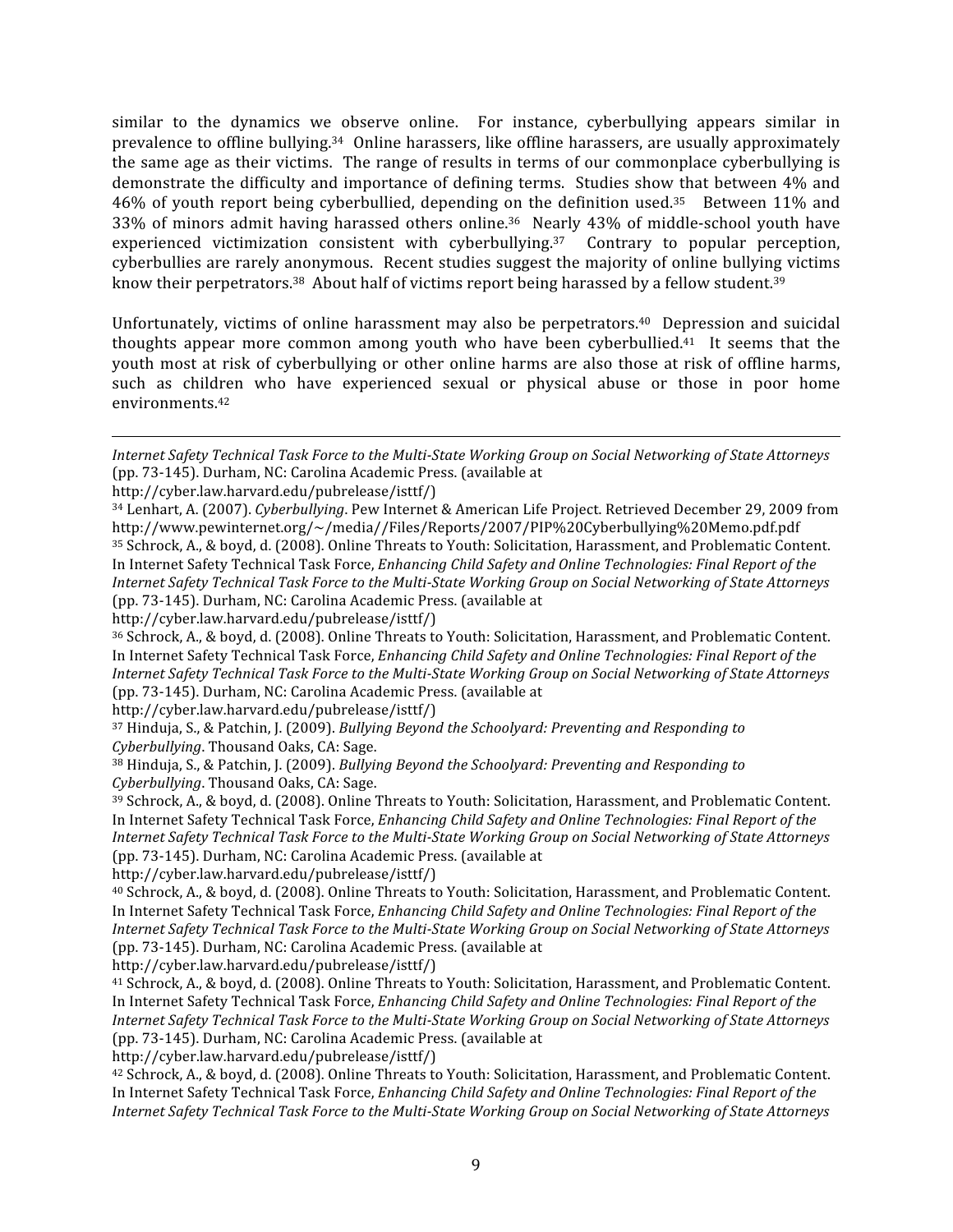There is a broad range of approaches to online safety for youth that can be effective, but no one approach will work on its own. In the final report of the Internet Safety Technical Task Force, issued in early 2009, we set forth a series of recommendations that bear repeating in this NOI response:

The
Members
of
the
Internet
community
should
continue
to
work
with
child
safety
experts, technologists,
public
policy
advocates,
social
services,
and
law
enforcement
to:
develop
and incorporate a range of technologies as part of their strategy to protect minors from harm online;
 set
 standards
 for
 using
 technologies
 and
 sharing
 data;
 identify
 and
 promote
 best practices
on
implementing
technologies
as
they
emerge
and
as
online
safety
issues
evolve; and put structures into place to measure effectiveness. Careful consideration should be given
to
what
the
data
show
about
the
actual
risks
to
minors'
safety
online
and
how
best
to address
them,
to
constitutional
rights,
and
to
privacy
and
security
concerns.

To complement the use of technology, greater resources should be allocated: to schools, libraries, and other community organizations to assist them in adopting risk management policies and in providing education about online safety issues; to law enforcement for training
 and
 developing
 technology
 tools,
 and
 to
 enhance
 community
 policing
 efforts around youth online safety; and to social services and mental health professionals who focus on minors and their families, so that they can extend their expertise to online spaces and
work
with
law
enforcement
and
the
Internet
community
to
develop
a
unified
approach for identifying at-risk youth and intervening before risky behavior results in danger. Greater resources also should be allocated for ongoing research into the precise nature of online
risks
to
minors,
and
how
these
risks
shift
over
time
and
are
(or
are
not)
mitigated
by interventions.
To
allow
for
more
systematic
and
thorough
research,
law
enforcement
should work with researchers to help them gather data on registered sex offenders' use of Internet technologies and technology companies should provide researchers with appropriately anonymized
data
for
studying
their
practices.

Parents and caregivers should: educate themselves about the Internet and the ways in which their children use it, as well as about technology in general; explore and evaluate the effectiveness of available technological tools for their particular child and their family context, and adopt those tools as may be appropriate; be engaged and involved in their children's
Internet
use;
be
conscious
of
the
common
risks
youth
face
to
help
their
children understand and navigate the technologies; be attentive to at-risk minors in their community and in their children's peer group; and recognize when they need to seek help from others.<sup>43</sup>

These recommendations from the ISTTF remain sound a year after we initially issued them. We urge
 the
 Commission
 to
 hold
 members
 of
 the
 Internet
 industry
 to
 the
 recommendations
 they participated
in
drafting
through
the
ISTTF.

To
the
extent
that
these
recommendations
are
not
being enacted, we urge the Commission to consider what role it might be able to play in making them happen in the interests of enhancing online safety for young people in America.

(pp.
73‐145).
Durham,
NC:
Carolina
Academic
Press.
(available
at

http://cyber.law.harvard.edu/pubrelease/isttf/)

 $\overline{a}$ 

<sup>43</sup> Internet Safety Technical Task Force (2008). *Enhancing Child Safety and Online Technologies: Final Report of* the Internet Safety Technical Task Force to the Multi-State Working Group on Social Networking of State *Attorneys*.
Durham,
NC:
Carolina
Academic
Press.
(available
at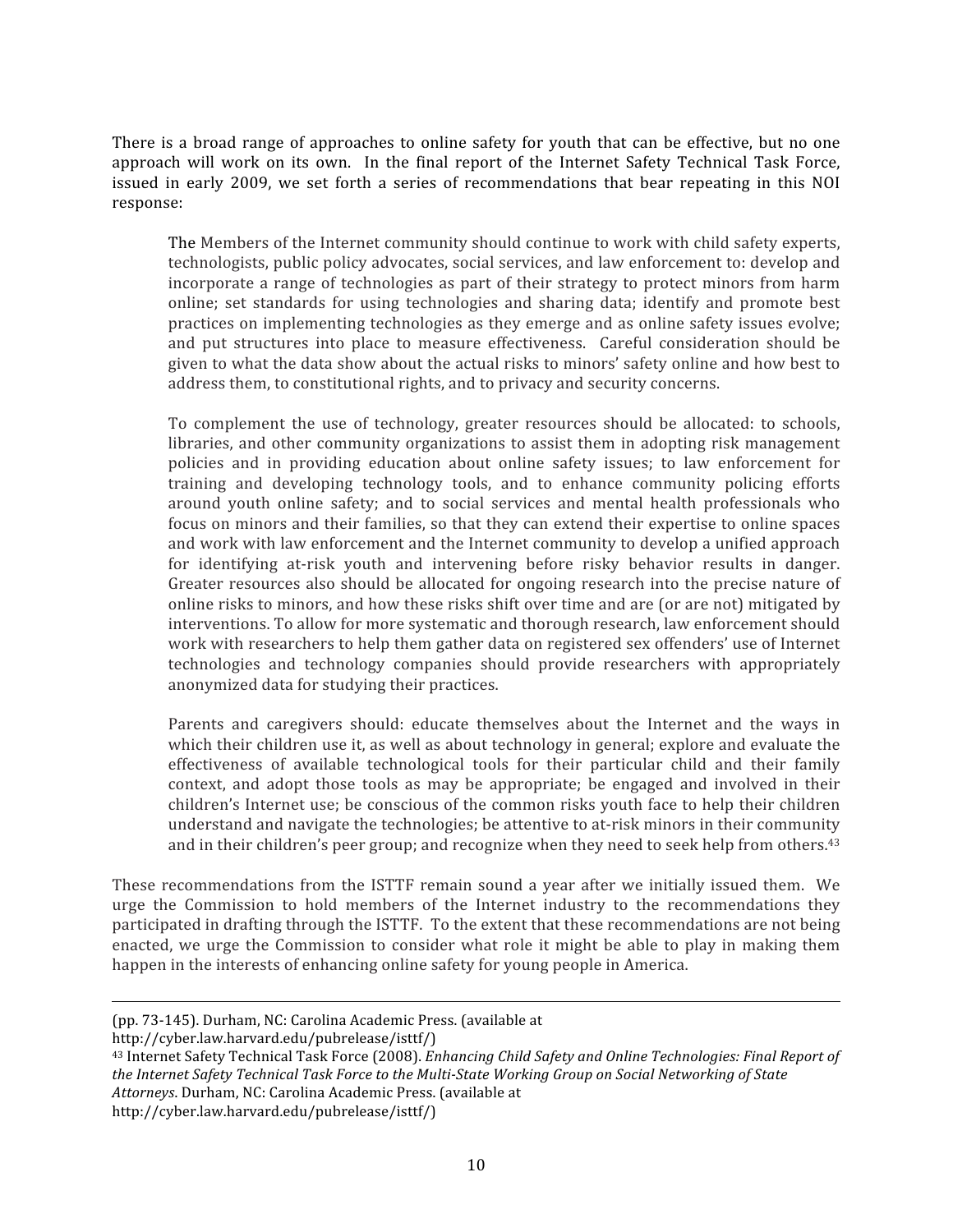#### *Privacy*

 $\overline{a}$ 

Parents are often concerned that their children share too much personal information online. They worry that potential predators could use that information to harass or harm children, either online or offline. Since data disclosed online are often persistent, searchable, and hard to delete, youth who behave too openly may suffer consequences in the future, when their personal information is used in unforeseen ways by potential employers, educational institutions, or other parties.<sup>44</sup> These fears,
though
widespread,
are
generally
not
borne
out
in
the
research.

However, there are real concerns facing youth and their privacy in a digital age. Youth are subject to a great deal of surveillance, online and offline; their activities are frequently monitored by parents
 and other
 adults
in
 ways
 that
 they
 perceive
 violate
 their
 privacy;
 and
information
 about them
is
consistently
collected
and
subject
to
exploitation
by
marketers
seeking
to
sell
them
things. We are in the midst of a comprehensive review of research into youth practices with respect to new media,
privacy,
and
reputation. 45

Most studies show that youth do in fact "care about privacy." Their practices related to revealing information
 can
 be
 different
 from
 the
 patterns
 of
 their
 parents
 and
 grandparents,
 but
 not necessarily in the ways that adults believe. What studies demonstrate on this score is that both youth and adults have a range of concerns about privacy. Some children and teens do show less concern
than
adults
about
their
privacy
online,
although
the
data
are
inconclusive
on
this
score. But studies also show that teens, in fact, are often *more* vigilant than adults in terms of privacyprotecting
 behaviors,
 although
 they
 are
 more
 likely
 to
 engage
 in
 "less
 ethical"
 approaches
 like flaming and providing false information."<sup>46</sup> When youth are concerned about risk, they will engage in privacy-protective behaviors, such as adjusting their privacy settings, refusing to provide information, providing false information, or avoiding certain websites.<sup>47</sup> However, most youth (like most adults) do not read websites' privacy policies or practices, and may be unaware when their information is at risk of disclosure to third parties.<sup>48</sup> These findings put pressure on the notion that the current model of "notice and consent"- or "notice and choice"-style privacy protections in commercial
web
sites
in
fact
are
the
most
effective
ways
to
empower
Internet
users
to
manage
their personal
information.

Young people tend to view the Internet as a social environment.<sup>49</sup> The relationships that youth maintain are not segmented between "online" and "offline." The social dynamics of friendship for

<sup>&</sup>lt;sup>44</sup> boyd, d. (2007). Why Youth (Heart) Social Network Sites: The Role of Networked Publics in Teenage Social Life. The John D. and Catherine T. MacArthur Foundation series on Digital Media and Learning - Youth, Identity, and Digital Media Volume (ed. David Buckingham). Cambridge, MA: MIT Press.

<sup>45</sup> Marwick,
A.
E.,
Murgia
Diaz,
D.,
&
Palfrey,
J.
(2010). *Youth,
Privacy
and
Reputation*.
Unpublished
Literature Review.

<sup>&</sup>lt;sup>46</sup> Marwick, A. E., Murgia Diaz, D., & Palfrey, J. (2010). *Youth, Privacy and Reputation*. Unpublished Literature Review.

<sup>&</sup>lt;sup>47</sup> Youn, S. (2009). Determinants of Online Privacy Concern and Its Influence on Privacy Protection Behaviors Among
Young
Adolescents. *The
Journal
of
Consumer
Affairs*, *43*(3),
389‐418.

<sup>48</sup> Youn,
S.
(2009).
Determinants
of
Online
Privacy
Concern
and
Its
Influence
on
Privacy
Protection
Behaviors Among Young Adolescents. The Journal of Consumer Affairs, 43(3), 389-418. ; Steeves, V., & Webster, C.

<sup>(2008).</sup>Closing
the
Barn
Door:
The
Effect
of
Parental
Supervision
on
Canadian
Children's
Online
Privacy. *Bulletin
of
Science,
Technology
&
Society, 28*(1),
4‐19.

<sup>49</sup> boyd,
d.
(2008). *Taken
Out
of
Context:
American
Teen
Sociality
in
Networked
Publics*.
Doctoral
Dissertation, University of California, Berkeley.; Ito, M., Horst, H. A., Bittanti, M., boyd, d., Herr-Stephenson, B., Lange, P. G.,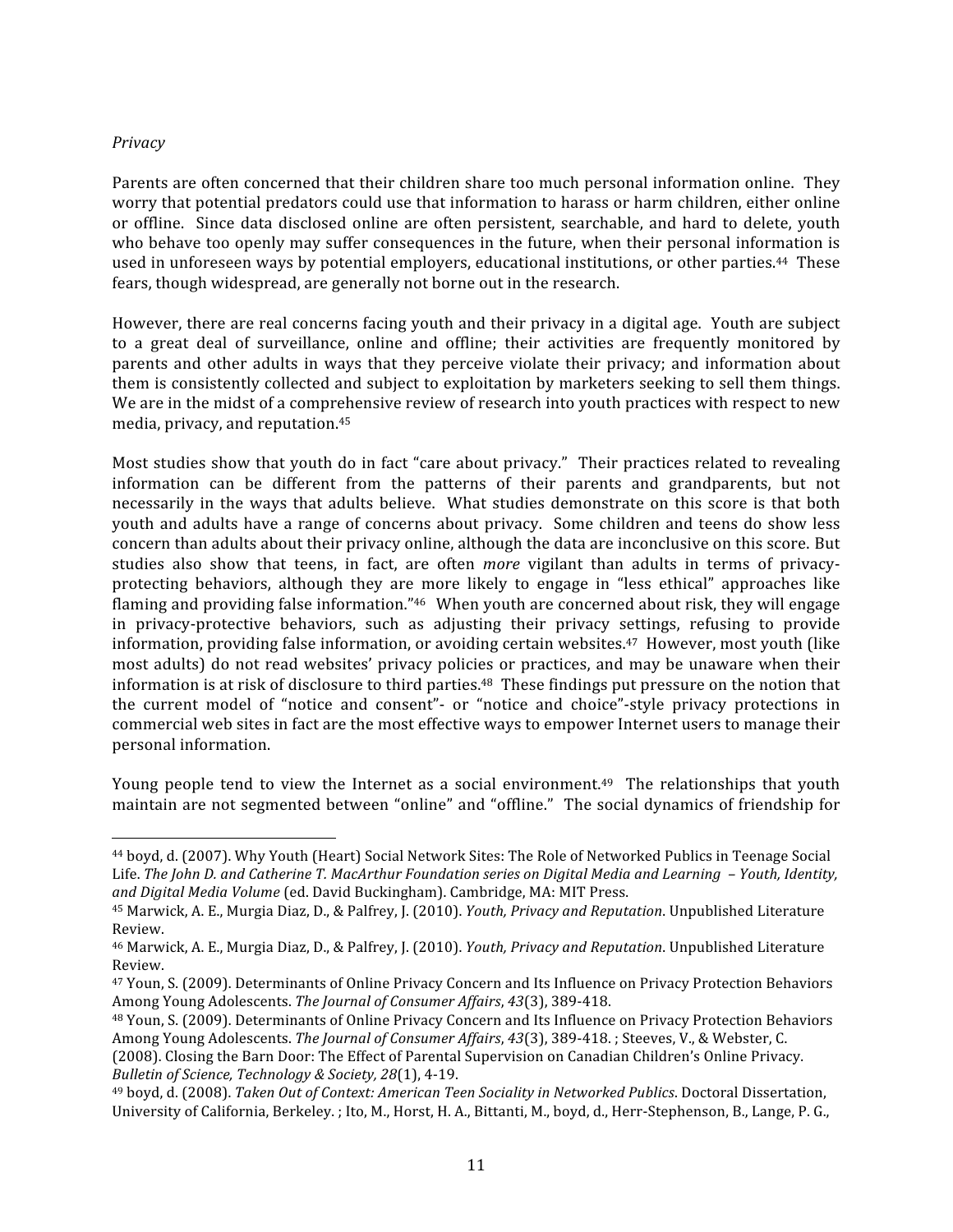many vouth make the sharing of information online a part of a coherent sense of identity. Most youth
interact
online
with
people
they
already
know
offline. On
the
other
hand,
some
youth
report chatting
with
strangers
online,
especially
while
playing
online
games.50 Youth
 tend
 to
 focus
more on the potential benefits of information disclosure than they do on potential harms.<sup>51</sup> Studies of 12year-olds and older teens have found that youth take a "risk-benefit" approach to sharing information, becoming more willing to disclose if they anticipate benefits from sharing.<sup>52</sup> For many young people, being part of popular online social network sites carries meaningful social benefits. 53

The context in which information is solicited or shared is very important. Youth often don't see information as strictly "public" or "private" in a binary sense of "on" or "off." They distinguish between
different
levels
of
privacy;
for
example,
on
the
popular
social
network
site
Facebook,
youth may
divide
friends
into
different
groups,
to
which
in
turn
they
may
grant
access
to
different
types
of information. Youth may share passwords with friends for perceived social benefits<sup>54</sup> while simultaneously expressing concern about keeping their online activities private from parents.<sup>55</sup> A recent study observed that "youth see benefits in sharing information online, but among peers rather
than
with
adults
in
their
lives."56

However, differences in privacy attitudes are not simply generational. Attitudes toward privacy and
 reputation
 also
 vary
 considerably
 among
 youth
 themselves. Age,
 gender,
 and Internet experience are important variables; research indicates that the most Internet-savvy, experienced users were the most concerned about privacy, and the most likely to take privacy-protecting

et
al.
(2008).
Living
and
learning
with
new
media:
Summary
of
findings
from
the
digital
youth
project. *The John
D.
and
Catherine
T.
MacArthur
Foundation
series
on
Digital
Media
and
Learning.* (available
at http://www.macfound.org/atf/cf/%7BB0386CE3‐8B29‐4162‐8098‐

http://cyber.law.harvard.edu/pubrelease/isttf/)

 $\overline{a}$ 

<sup>51</sup> Santo, R., James, C., Davis, K., Lee Katz, S., Burch, L., & Joseph, B. (2009). *Meeting of Minds: Cross-Generational* Dialogue on the Ethics of Digital Life. A report in collaboration of Global Kids, Common Sense Media & GoodPlay Project at Harvard University. (available at http://www.macfound.org/atf/cf/%7Bb0386ce3-8b29-4162‐8098‐e466fb856794%7D/DML‐FOCUS‐DIALOGUE‐REPORT‐0910.PDF)

E466FB856794%7D/DML\_ETHNOG\_WHITEPAPER.PDF)

<sup>&</sup>lt;sup>50</sup> Schrock, A., & boyd, d. (2008). Online Threats to Youth: Solicitation, Harassment, and Problematic Content. In Internet Safety Technical Task Force, *Enhancing Child Safety and Online Technologies: Final Report of the* Internet Safety Technical Task Force to the Multi-State Working Group on Social Networking of State Attorneys (pp.
73‐145).
Durham,
NC:
Carolina
Academic
Press.
(available
at

<sup>&</sup>lt;sup>52</sup> Youn, S. (2009). Determinants of Online Privacy Concern and Its Influence on Privacy Protection Behaviors Among Young Adolescents. The Journal of Consumer Affairs, 43(3), 389-418.; Youn, S. (2005). Teenagers' Perceptions of Online Privacy and Coping Behaviors: A Risk–Benefit Appraisal *Approach. Journal of Broadcasting
&
Electronic
Media*, *49*(1),
86‐110.

<sup>53</sup> boyd, d. (2007). Why Youth (Heart) Social Network Sites: The Role of Networked Publics in Teenage Social Life. The John D. and Catherine T. MacArthur Foundation series on Digital Media and Learning - Youth, Identity, and Digital Media Volume (ed. David Buckingham). Cambridge, MA: MIT Press.

<sup>&</sup>lt;sup>54</sup> Steeves, V., & Webster, C. (2008). Closing the Barn Door: The Effect of Parental Supervision on Canadian Children's
Online
Privacy. *Bulletin
of
Science,
Technology
&
Society, 28*(1),
4‐19.

<sup>&</sup>lt;sup>55</sup> West, A., Lewis, J., & Currie, P. (2009). Students' Facebook 'friends': public and private spheres. Journal of *Youth
Studies*, *12*(6),
615‐627.

<sup>&</sup>lt;sup>56</sup> Santo, R., James, C., Davis, K., Lee Katz, S., Burch, L., & Joseph, B. (2009). *Meeting of Minds: Cross-Generational* Dialogue on the Ethics of Digital Life. A report in collaboration of Global Kids, Common Sense Media & GoodPlay Project at Harvard University. (available at http://www.macfound.org/atf/cf/%7Bb0386ce3-8b29-4162‐8098‐e466fb856794%7D/DML‐FOCUS‐DIALOGUE‐REPORT‐0910.PDF)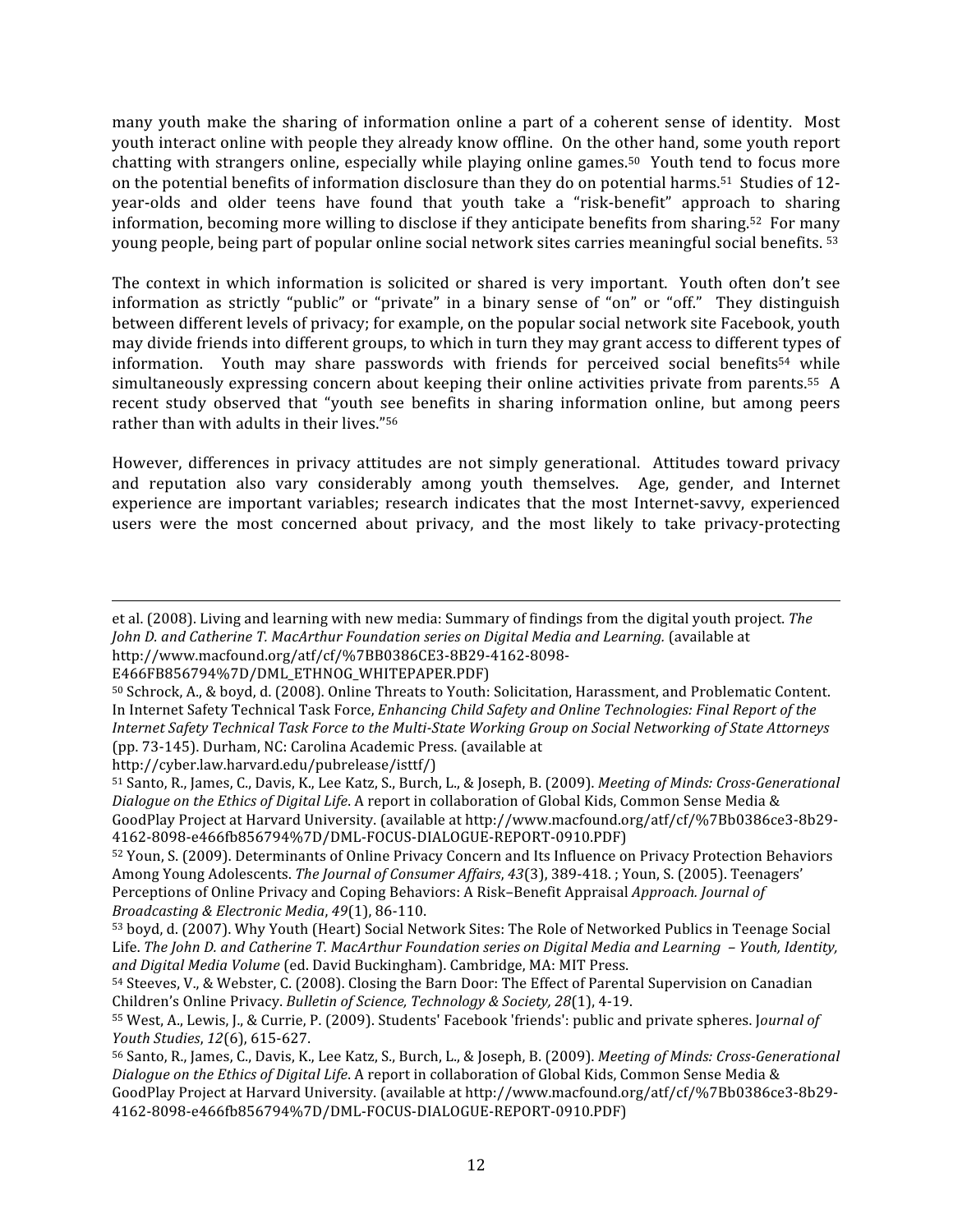steps.<sup>57</sup> When youth are aware of and concerned about risk, they engage in protective behaviors like refusing to provide information, providing false information, or avoiding certain websites.<sup>58</sup> However, youth are not always concerned about risk when they should be. And many adults demonstrate
the
same
information
sharing
practices
as
youth.

Youth also vary in terms of their behavior related to certain types of personal information. Studies have found that teens share email addresses and passwords with one another,<sup>59</sup> possibly in order to demonstrate trust or to get technical help with accounts.<sup>60</sup> Social network sites require the disclosure of certain information,<sup>61</sup> but studies suggest many public profiles are incomplete. Public information
 often
 includes
 first
 names,
 photos,
 and
 information
 about
 interests,
 but
 surnames, phone
numbers,
and
addresses
are
shared
less
frequently.62 Teenagers
sometimes
intentionally
lie about their information, often because they believe that inaccurate information is necessary for online safety.<sup>63</sup> One study shows that females are more likely to have private profiles than males.<sup>64</sup> Most relevant studies have looked at social network site practices among college students; supplementary research on younger children is needed to discover what information they typically share. In addition to profile information and passwords, youth commonly share user-created content
like
photos,
videos,
or
blog
entries
(59%
of
all
teens
share
user‐created
content).65

Social network sites require sharing at least some personal information,<sup>66</sup> but the choice of what information to disclose is part of the dynamic process of defining identity for young people.<sup>67</sup>

 $\overline{a}$ <sup>57</sup> Grant, I.C. (2006). *Online Privacy: An Issue for Adolescents*. In Proceedings of the Child and Teen Consumption
Conference.
Copenhagen.

<sup>58</sup> Marwick,
A.
E.,
Murgia
Diaz,
D.,
&
Palfrey,
J.
(2010). *Youth,
Privacy
and
Reputation*.
Unpublished
Literature Review.; Youn, S. (2009). Determinants of Online Privacy Concern and Its Influence on Privacy Protection Behaviors
Among
Young
Adolescents. *The
Journal
of
Consumer
Affairs*, *43*(3),
389‐418.

<sup>&</sup>lt;sup>59</sup> Steeves, V., & Webster, C. (2008). Closing the Barn Door: The Effect of Parental Supervision on Canadian Children's Online Privacy, *Bulletin of Science, Technology & Society, 28*(1), 4-19. ; Lenhart, A., Rainie, L., & Lewis, 0. (2001). Teenage Life Online: The Rise of the Instantmessage Generation and the Internet's Impact on Friendships and Family Relationships. Pew Internet & American Life Project. Retrieved December 29, 2009 from
http://www.pewinternet.org/~/media//Files/Reports/2001/PIP\_Teens\_Report.pdf.pdf

<sup>&</sup>lt;sup>60</sup> boyd, d. (2008). Taken Out of Context: American Teen Sociality in Networked Publics. Doctoral Dissertation, University
of
California,
Berkeley.

<sup>&</sup>lt;sup>61</sup> Lenhart, A., & Madden, M. (2007). *Teens, Privacy and Online Social Networks*. Pew Internet & American Life Project.
Retrieved
December
29,
2009
from
http://www.pewinternet.org/Reports/2007/Teens‐Privacy‐and‐ Online‐Social‐Networks.aspx

<sup>&</sup>lt;sup>62</sup> Lenhart, A., & Madden, M. (2007). *Teens, Privacy and Online Social Networks*. Pew Internet & American Life Project.
Retrieved
December
29,
2009
from
http://www.pewinternet.org/Reports/2007/Teens‐Privacy‐and‐ Online‐Social‐Networks.aspx

<sup>&</sup>lt;sup>63</sup> boyd, d. (2008). Taken Out of Context: American Teen Sociality in Networked Publics. Doctoral Dissertation, University
of
California,
Berkeley.

<sup>64</sup> Burgess‐Proctor,
A.,
Patchin,
J.,
&
Hinduja,
S.
(2009).
Cyberbullying
and
online
harassment:

Reconceptualizing
the
victimization
of
adolescent
girls.
In *Female
crime
victims:
Reality
reconsidered*,
edited by V. Garcia and J. Clifford. Upper Saddle River, NJ: Prentice Hall.

<sup>&</sup>lt;sup>65</sup> Lenhart, A., Madden, M., & Smith, A. (2007). Teens and Social Media. Pew Internet & American Life Project. Retrieved
December
29,
2009
from

http://www.pewinternet.org/~/media//Files/Reports/2007/PIP\_Teens\_Social\_Media\_Final.pdf.pdf <sup>66</sup> Lenhart, A., & Madden, M. (2007). *Teens, Privacy and Online Social Networks*. Pew Internet & American Life Project.
Retrieved
December
29,
2009
from
http://www.pewinternet.org/Reports/2007/Teens‐Privacy‐and‐ Online‐Social‐Networks.aspx

<sup>&</sup>lt;sup>67</sup> Palfrey, J., & Gasser, U. (2008). *Born Digital: Understanding the first generation of digital natives.* New York: Basic
Books.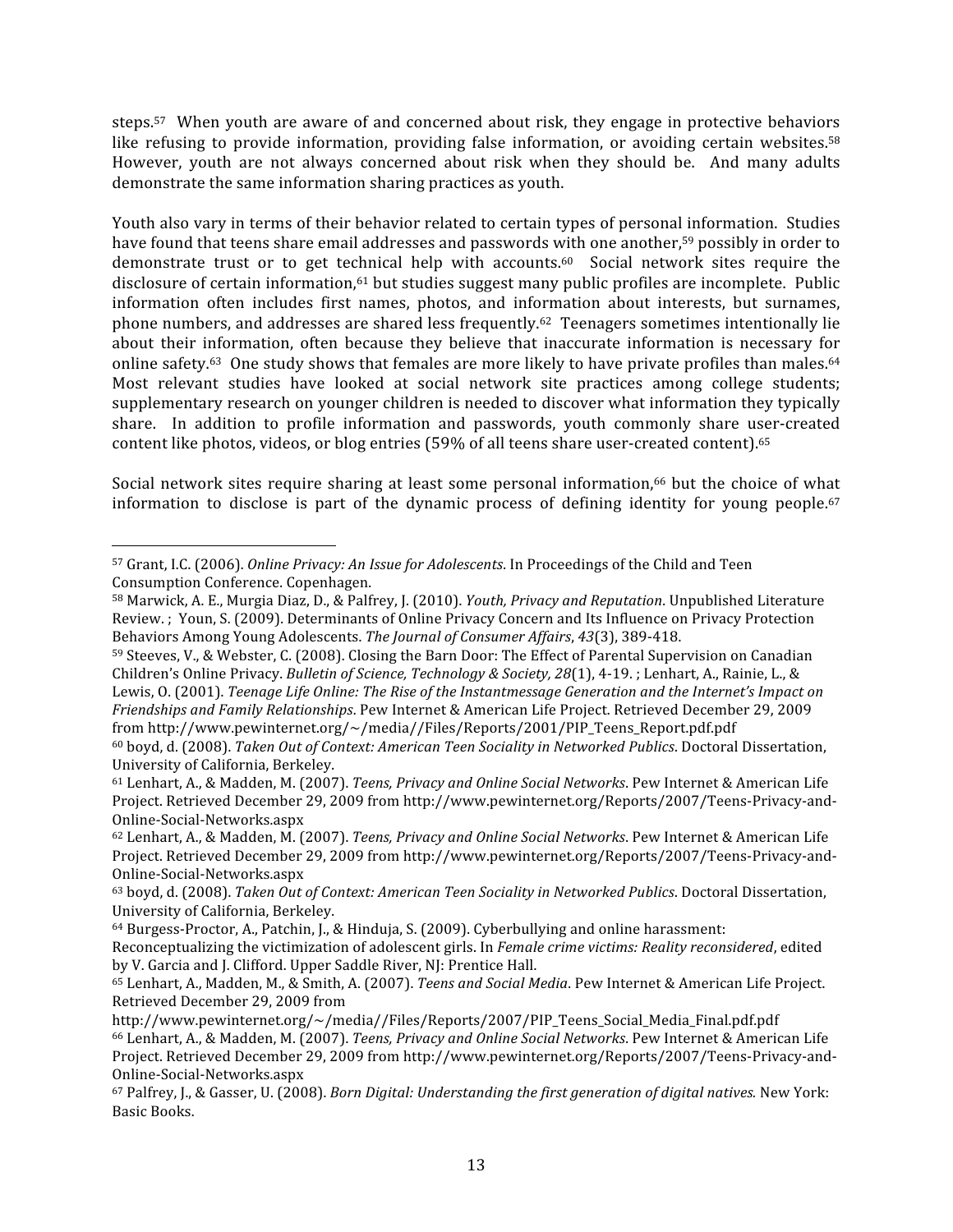Research shows that youth do not always understand and use the current generation of privacyprotecting tools on social network sites.<sup>68</sup> Some studies suggest that children may be more likely than adults to restrict access to their information on social network sites.<sup>69</sup> However, if privacy settings are too complex, they may confuse or turn off youth (and adults) and render themselves without
utility.

The participation gap, between the most sophisticated Internet users and the most naïve, is extremely important in this context. Youth who are less Internet-savvy – younger children, or teens without home Internet access - might be expected to have the most trouble negotiating privacy settings, and thus be at increased risk of unwitting public disclosure of personal information. While privacy
 settings
 should
 be complex
 enough
 to
 permit
 granular
 control
 of personal
 information within one's various networks and friend groups, social network hosts should also take responsibility for making these controls easier to find, understand, and use. Help should be provided,
especially
for
younger
users,
and
there
should
be
a
straightforward
and
transparent
way to identify what profile information is publicly available. Social network site providers should also allow
users
to
access
what
information
is
kept
about
them,
how
it
is
used,
and
who
can
see
it.
Social network site providers should set privacy defaults that favor increased security for personal information, so that the least sophisticated users are protected from unwanted information disclosure.

Parents should be aware that discussing media content with their children (during web-surfing or afterward) can be an effective strategy to reduce the amount of personal information disclosed – more so than simply prohibiting or limiting children's access.<sup>70</sup> Teens whose parents monitor or participate in their Internet use are more concerned about privacy than those who do not.<sup>71</sup> However, youth also may perceive monitoring by parents as a violation of their privacy. 72 One recent study of parent-child pairs found that children were more resistant to protective strategies involving parental monitoring and co-viewing than they were to user empowerment strategies, or even some forms of government or industry protection.<sup>73</sup> Resources to help parents understand

 $\overline{a}$ 

<sup>&</sup>lt;sup>68</sup> Debatin, B., & Lovejoy, J. P. (2009). Facebook and Online Privacy: Attitudes, Behaviors, and Unintended Consequences. *Journal of Computer-Mediated Communication*, 15, 83-108.

<sup>&</sup>lt;sup>69</sup> Lenhart, A., Madden, M., & Smith, A. (2007). Teens and Social Media. Pew Internet & American Life Project. Retrieved
December
29,
2009
from

http://www.pewinternet.org/~/media//Files/Reports/2007/PIP\_Teens\_Social\_Media\_Final.pdf.pdf <sup>70</sup> Lwin, M. O., Stanaland, A. J. S., & Miyazaki, A. D. (2008). Protecting children's privacy online: How parental mediation strategies affect website safeguard effectiveness. *Journal of Retailing*, 84(2), 205–217. ; Youn, S. (2008).
Parental
Influence
and
Teens'
Attitude
toward
Online
Privacy
Protection. *The
Journal
of
Consumer*  Affairs, 42(3), 362-388.; Marwick, A. E., Murgia Diaz, D., & Palfrey, J. (2010). *Youth, Privacy and Reputation*. Unpublished
Literature
Review.

<sup>&</sup>lt;sup>71</sup> Moscardelli, D.M., & Divine, R. (2007). Adolescents' Concern for Privacy When Using the Internet: An Empirical
Analysis
of
Predictors
and
Relationships
With
Privacy‐Protecting
Behaviors. *Family
and
Consumer Sciences
Research
Journal*, *35*(3),
232‐252.

<sup>72</sup> Ito, M., Horst, H. A., Bittanti, M., boyd, d., Herr-Stephenson, B., Lange, P. G., et al. (2008). Living and learning with new media: Summary of findings from the digital youth project. The John D. and Catherine T. MacArthur *Foundation
series
on
Digital
Media
and
Learning.* (available
at

http://www.macfound.org/atf/cf/%7BB0386CE3‐8B29‐4162‐8098‐

E466FB856794%7D/DML\_ETHNOG\_WHITEPAPER.PDF); West, A., Lewis, J., & Currie, P. (2009). Students' Facebook
'friends':
public
and
private
spheres.
J*ournal
of
Youth
Studies*, *12*(6),
615‐627.

<sup>&</sup>lt;sup>73</sup> Byrne, S., Lee, T., Linz, D., McIlrath, M., & Yao, M. (2010). Parents versus Child Reports of Internet Behaviors &
Support
for
Strategies
to
Prevent
Negative
Effects
of
Online
Exposure.
Results
presented
at
The
Berkman Center for Internet & Society at Harvard University, December 15<sup>th</sup>, Cambridge, MA. (available at http://cyber.law.harvard.edu/interactive/events/luncheons/2009/12/byrne)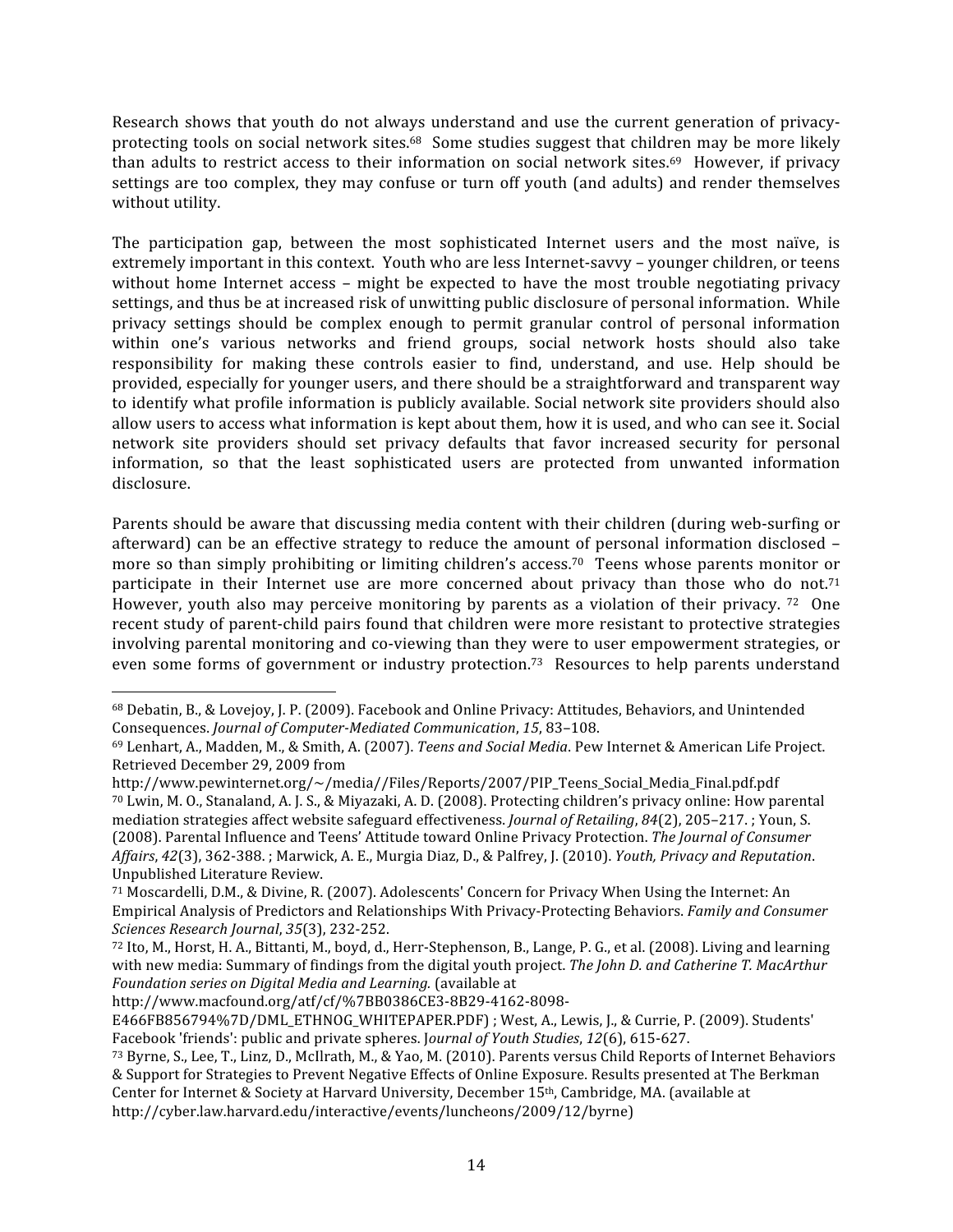the ever-changing and complicated privacy settings used by websites like Facebook can be very constructive,74
but
parents
should
be
advised
 that
 filtering
and
monitoring
strategies
can
backfire by
undermining
the
trust
of
their
children,
especially
as
they
grow
older.

Based upon this research, our primary recommendations with respect to the privacy concerns of youth online include five elements. First, we need to understand the manner in which youth are engaging in life in a digital era, both online and offline, and how they think about the concepts of public and private. What is "public" and what is "private" for youth has not changed overnight as a result of the advent of social network sites. But a great deal of social life for youth is occurring in networked public spaces, which means that a great deal of information about youth as they go about everyday life is recorded, whether through their active disclosure or otherwise. Second, adults need to acknowledge and take responsibility for their roles in violating young people's privacy, especially in ways that can backfire. Third, we should emphasize teaching media literacy skills relating to privacy in a digital era in a manner that is not focused on scare tactics. Fourth, private companies that hold a great deal of information about young people need to emphasize software design that makes privacy settings and rules easier to adjust and to understand. Fifth, as a matter of public policy, we need to rethink the dominant "notice and choice" and self-regulatory framework for data held in digital forms about youth in particular to ensure a greater level of user control
over
and
awareness
of
personally
identifiable
information
over
the
long
term.

#### *Problematic
Information*

 $\overline{a}$ 

Electronic media provide youth with access to a variety of problematic, potentially harmful information,
including
pornography,
violent
media,
violent
video
games,
hate
speech,
discussions
of self‐harm
and
drug
use.75

When it comes to sexual content, the Internet does increase the risk of unwanted (accidental or inadvertent) exposure to sexual material, mainly among older youth.<sup>76</sup> As one study showed, "before development of the Internet, there were few places youth frequented where they might encounter unsought pornography regularly."<sup>77</sup> Nonetheless, a 2005 study found that seventh and eighth graders reported that they were more likely to encounter nudity through TV and movies

<sup>&</sup>lt;sup>74</sup> After Facebook revised its privacy controls in the fall of 2009, Common Sense Media provided a guide for parents
confused
by
the
new
settings:

http://www.commonsensemedia.org/new‐facebook‐privacy‐settings‐what‐parents‐need‐know <sup>75</sup> Schrock, A., & boyd, d. (2008). Online Threats to Youth: Solicitation, Harassment, and Problematic Content. In Internet Safety Technical Task Force, *Enhancing Child Safety and Online Technologies: Final Report of the* Internet Safety Technical Task Force to the Multi-State Working Group on Social Networking of State Attorneys (pp.
73‐145).
Durham,
NC:
Carolina
Academic
Press.
(available
at

<sup>&</sup>lt;sup>76</sup> Wolak, J., Mitchell, K., & Finkelohr, D. (2006). Online Victimization of Youth: Five Years Later. National Center
for
Missing
&
Exploited
Children.
(available
at

http://www.missingkids.com/en\_US/publications/NC167.pdf); Wolak, J., Mitchell, K., & Finkelohr, D. (2007). Unwanted and Wanted Exposure to Online Pornography in a National Sample of Youth Internet Users. PEDIATRICS, 119(2), 247-257. (available at http://www.pediatrics.org/cgi/content/full/119/2/247) 77 Wolak, J., Mitchell, K., & Finkelohr, D. (2007). Unwanted and Wanted Exposure to Online Pornography in a National Sample of Youth Internet Users. *PEDIATRICS*, 119(2), 247-257. (available at http://www.pediatrics.org/cgi/content/full/119/2/247)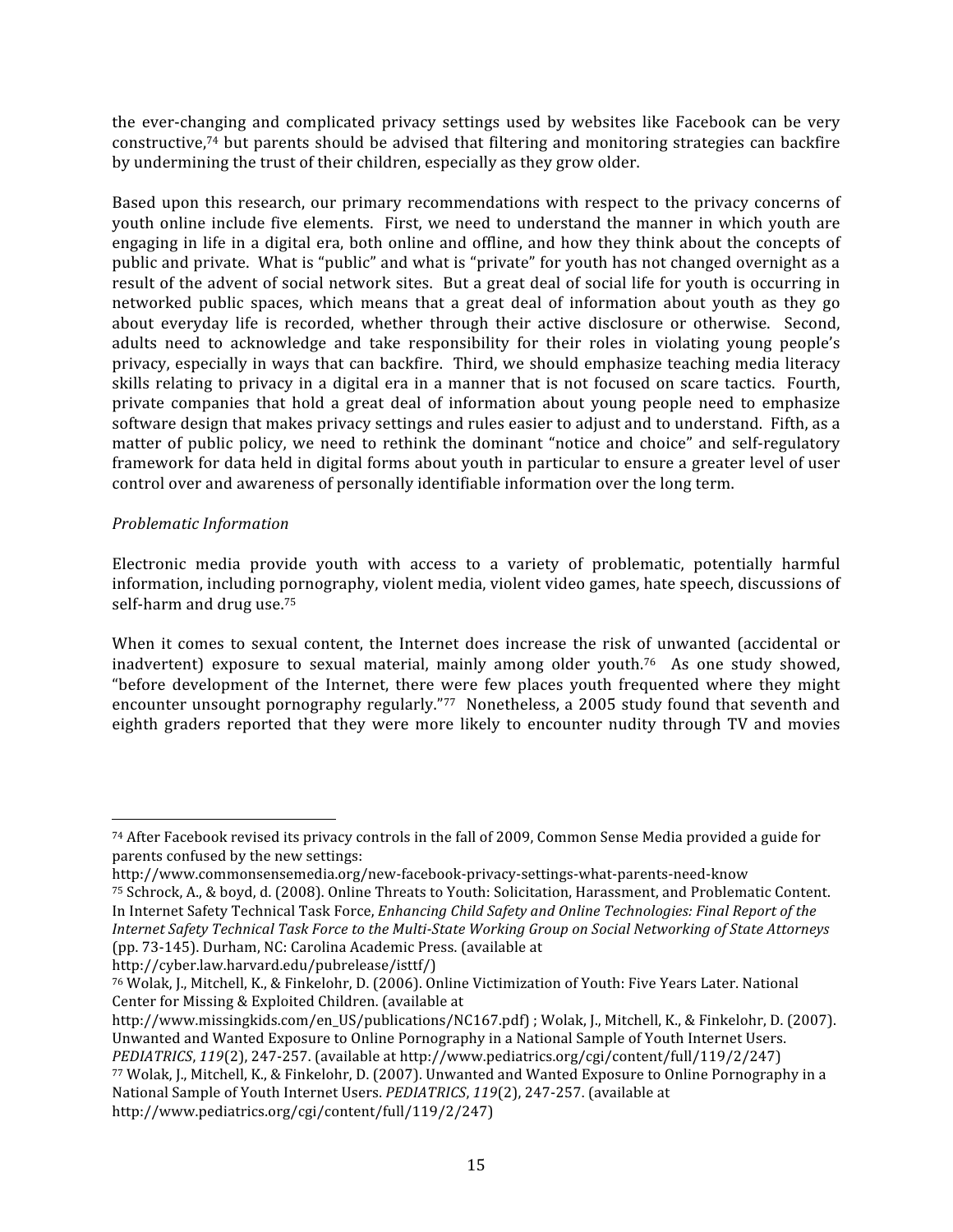than through the Internet.<sup>78</sup> Violence is another area of concern, particularly violent video games. Both the game content and the gaming community contribute: nearly half of game-playing teens report other gamers behaving in a hateful, racist, or sexist manner.<sup>79</sup> So far, little is known about how youth are exposed to or encouraged to participate in hate speech and self-harm as a result of online
exposure
to
websites,
chat,
gaming,
and
so
forth.80

Other important questions include whether access to online content (drug-related, sexual, violent, etc.) promotes unhealthy, age-inappropriate, and/or illegal behaviors, and whether pervasive inaccuracy and bias in online health information compromises youth health. Youth seek health information
 online
less
 frequently
 than
 adults,
 but
 such
 searches
 seem
likely
 to
involve
 sensitive questions
about
sexuality,
sex,
or
drugs,
which
they
are
not
comfortable
bringing
up
with
parents
or other
adults.

These
questions
connect
to
privacy,
as
well.

 In
a
digital
era,
the
privacy
interests
of readers – or, more broadly, those who access information – are not as clearly protected as they were in the era where librarians oversaw much of the collection and (rare) dissemination of information
about
who
was
reading
what.

# *Advertising*

 $\overline{a}$ 

Online advertising – banner ads, popups, adwords, spam comments and emails – is an inescapable part of using electronic media. This raises an important question: can young people distinguish advertising from non-commercial content? While early research<sup>81</sup> suggested children could not reliably identify advertising content, more recent work has suggested that youth may be savvy enough to spot the ads.<sup>82</sup> But even as children become increasingly familiar with the Internet, advertisers
 become
 better
 at
 blurring
 the
 boundaries
 between
 commercial
 and
 noncommercial content,
 and
 embedding
 persuasive
 messages
 in
 social
 network
 sites,
 advergames,
 and
 branded online environments intended for younger and younger children. So far, there is insufficient research to predict whether this blurring might yield different outcomes for youth than ads rendered
through
traditional
media,
such
as
television
commercials.

*Effectiveness
of
Content
Control
Technologies
and
Protective
Strategies*

<sup>78</sup> Pardun, C. J., L'Engle, K. L., & Brown, J. D. (2005). Linking Exposure to Outcomes: Early Adolescents' Consumption of Sexual Content in Six Media. Mass Communication & Society, 8(2), 75-91. (available at http://teenmedia.unc.edu/pdf/Mass.pdf)

<sup>&</sup>lt;sup>79</sup> Lenhart, A., Kahne, J., Middaugh, E., Macgill, A. R., Evans, C., & Vitak, J. (2008). *Teens' gaming experiences are* diverse and include significant social interaction and civic engagement. Pew Internet & American Life Project. Retrieved
December
29,
2009
from
http://www.pewinternet.org/Reports/2008/Teens‐Video‐Games‐and‐ Civics.aspx. ; Schrock, A., & boyd, d. (2008). Online Threats to Youth: Solicitation, Harassment, and Problematic Content. In Internet Safety Technical Task Force, *Enhancing Child Safety and Online Technologies:* Final Report of the Internet Safety Technical Task Force to the Multi-State Working Group on Social Networking of State Attorneys (pp. 73-145). Durham, NC: Carolina Academic Press. (available at http://cyber.law.harvard.edu/pubrelease/isttf/)

<sup>80</sup> Schrock, A., & boyd, d. (2008). Online Threats to Youth: Solicitation, Harassment, and Problematic Content. In Internet Safety Technical Task Force, *Enhancing Child Safety and Online Technologies: Final Report of the* Internet Safety Technical Task Force to the Multi-State Working Group on Social Networking of State Attorneys (pp.
73‐145).
Durham,
NC:
Carolina
Academic
Press.
(available
at

<sup>&</sup>lt;sup>81</sup> Henke, L.L. (1999). Children, advertising, and the Internet: An exploratory study. In D. Schumann & E. Thorson, eds. Advertising and the World Wide Web (pp. 73-80). Mahwah, NJ: Lawrence Erlbaum Associates. 82 Henke, L.L. (2002). After the Internet: A Third-Year Follow Up and Comparative Analysis of Children's Perceptions
and
Use
of
the
Internet. *Proceedings
of
the
Academy
of
Marketing
Studies*, *7*(25).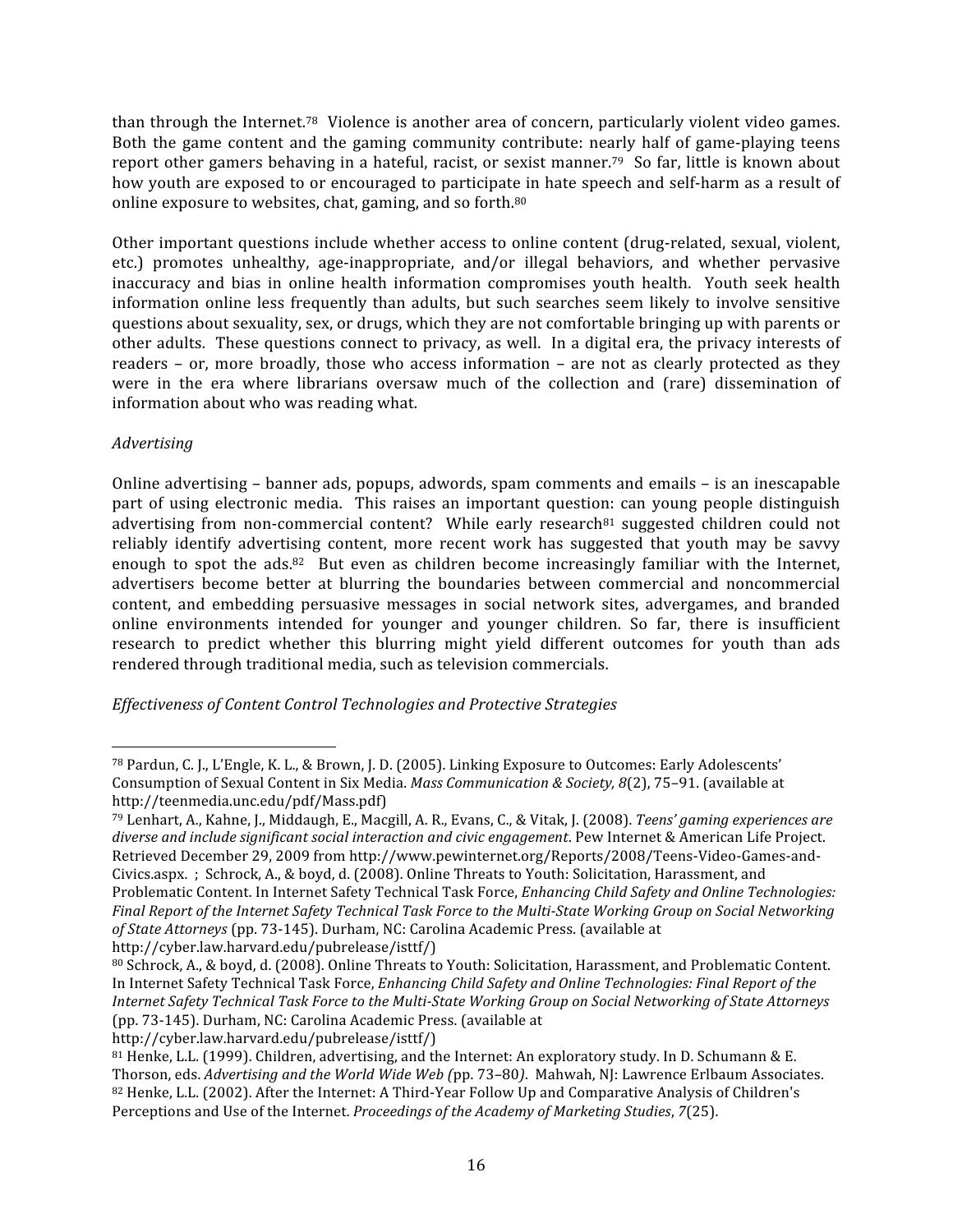As the Commission's CSVA Report<sup>83</sup> noted, no content control technology currently works across all media platforms. The proliferation of networked devices like smartphones, DVRs, and gaming consoles
has
provided
children
with
many
routes
to
access
potentially
problematic
content. Given the
pace
of
innovation,
it
is
difficult
 for
parents
 to
keep
up
with
 the
variety
of
networked
devices, much
less
a
plethora
of
content
control
systems.

There are a number of reasons why content control technologies may be inadequate, including parental
discomfort
and
unfamiliarity,
a
lack
of
solutions
appropriate
 for
specific
age
groups,
ease of
circumvention
by
children,
and
avoidance
(by
accessing
the
Internet
through
alternative
devices like smartphones or gaming consoles). Despite these issues, parents are using filtering software and other content control technologies to restrict their children's use of the Internet. One recent study found that 86% of parents regulate Web use.<sup>84</sup> About half of teens' home computers have filtering software installed.<sup>85</sup> However, as with other media, parents may overestimate the effectiveness of their monitoring efforts. For example, parents consistently underestimate the amount of content their children post online.<sup>86</sup> There is often significant disagreement between parents and children about what the Internet house rules are, or whether there are rules at all. 87 And while parents see mobile phones as a way to exercise more control over their children, youth overwhelmingly see them as private.<sup>88</sup> In general, youth tend to resist parental oversight of their Internet use as unduly intrusive. Some studies suggest that youth may enjoy circumventing adult efforts to restrict or monitor their Internet usage.<sup>89</sup>

Industry actors employ a number of strategies to protect children from inappropriate content.<sup>90</sup> Parental consent requirements are easily evaded or faked, since the methods used are largely the

http://www.pewinternet.org/Reports/2007/Teens‐Privacy‐and‐Online‐Social‐Networks.aspx

http://www.macfound.org/atf/cf/%7BB0386CE3‐8B29‐4162‐8098‐

 $\overline{a}$ 

<sup>&</sup>lt;sup>83</sup> Federal Communication Commission (2009). *Implementation of the Child Safe Viewing Act*; *Examination
of
Parental
Control
Technologies
for
Video
or
Audio
Programming*.
Washington,
DC.

<sup>&</sup>lt;sup>84</sup> Mesch, G. S. (2009). Parental Mediation, Online Activities, and Cyberbullying. Cyberpsychology & Behavior, *12*(4),
387‐393.

<sup>85</sup> Mesch, G. S. (2009). Parental Mediation, Online Activities, and Cyberbullying. Cyberpsychology & Behavior, 12(4), 387-393.; Lenhart, A., & Madden, M. (2007). Teens, Privacy and Online Social Networks. Pew Internet & American
Life
Project.
Retrieved
December
29,
2009
from

<sup>&</sup>lt;sup>86</sup> Rosen, L.D., Cheever, N. A., & Carrier, L.M. (2008). The association of parenting style and child age with parental
limit
setting
and
adolescent
MySpace
behavior. *Journal
of
Applied
Developmental
Psychology*, *29*(6), 459‐471.

<sup>87</sup> Wang, R., Bianchi, S. M., & Raley, S. B. (2005). Teenagers' Internet Use and Family Rules: A Research Note. *Journal
of
Marriage
and
Family*, *67*,
1249–1258.

<sup>&</sup>lt;sup>88</sup> Marwick, A. E., Murgia Diaz, D., & Palfrey, J. (2010). *Youth, Privacy and Reputation*. Unpublished Literature Review.

<sup>89</sup> Ito, M., Horst, H. A., Bittanti, M., boyd, d., Herr-Stephenson, B., Lange, P. G., et al. (2008). Living and learning with new media: Summary of findings from the digital youth project. The John D. and Catherine T. MacArthur *Foundation
series
on
Digital
Media
and
Learning.* (available
at

E466FB856794%7D/DML ETHNOG\_WHITEPAPER.PDF); Livingstone, S. (2006). Children's Privacy Online: Experimenting with boundaries within and beyond the family. In Kraut, R., Brynin, M., & Kiesler, S. (eds.) Computers, Phones, and the Internet: Domesticating Information Technology (pp. 145-167). Oxford, England: Oxford
University
Press.

<sup>&</sup>lt;sup>90</sup> Internet Safety Technical Task Force (2008). *Enhancing Child Safety and Online Technologies: Final Report of* the Internet Safety Technical Task Force to the Multi-State Working Group on Social Networking of State Attorneys. Durham, NC: Carolina Academic Press. (available at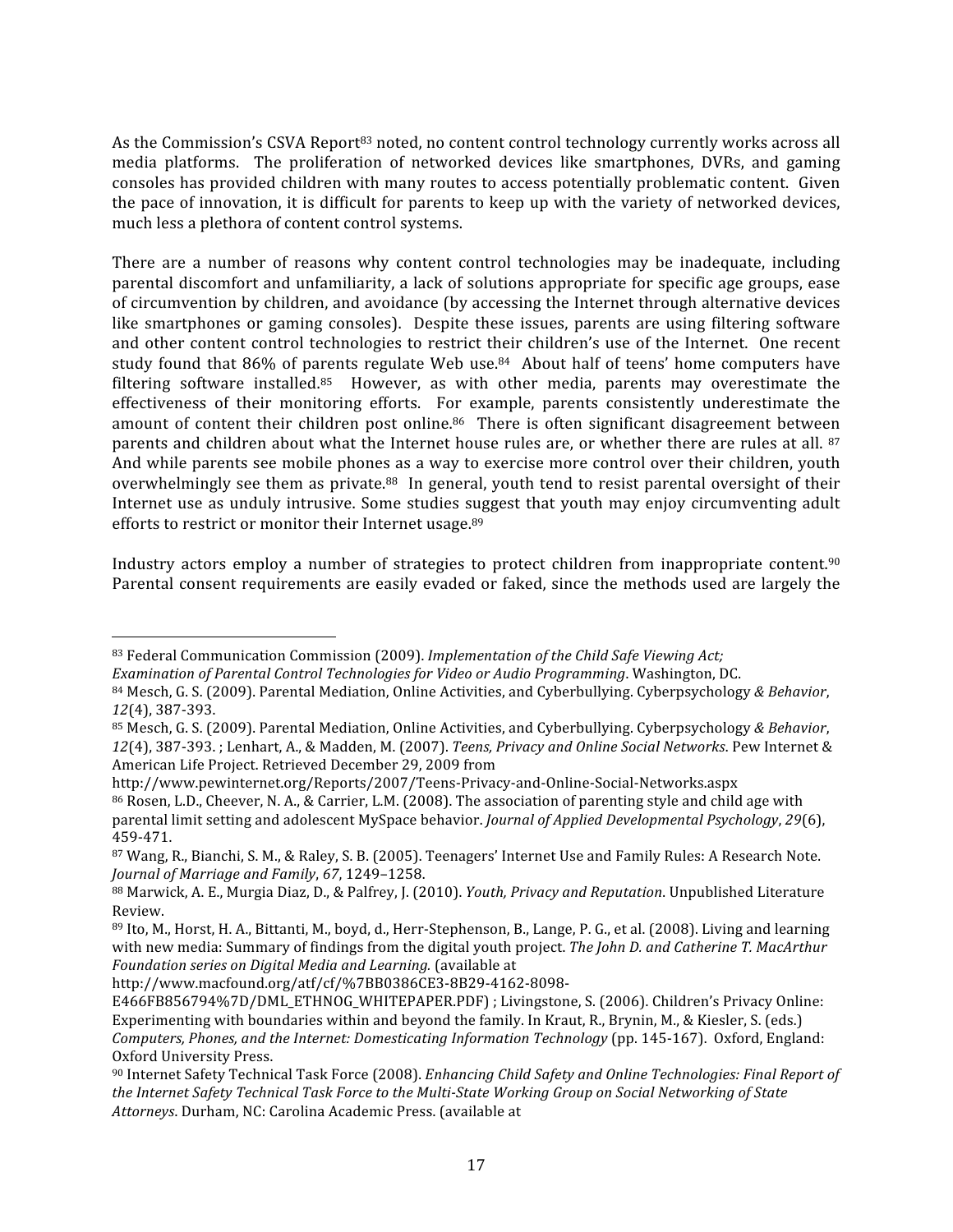same as they were a decade ago.<sup>91</sup> One study found that while website safeguards were fairly effective for young children, older teens (between 15 and 17) experienced a "boomerang effect" and were more likely to try to evade the safeguards.<sup>92</sup> (This effect was somewhat mitigated by parental mediation.) On the other hand, the fear that many children evade parental controls to seek out problematic
online
content
like
pornography
does
not
seem
justified. For
example,
studies
indicate that most children stumble across sexual content accidentally, and that such experiences are unwelcome.<sup>93</sup> To improve technology-based solutions and develop innovative, non-technologybased
solutions,
it
is
important
 to
have
an
accurate
understanding
of
how,
why,
when
and
where children
use
the
Internet,
what
they
are
looking
for,
and
where
they
are
looking.

One of the keys to success is to determine content control technologies that parents and youth might agree to employ and to observe based upon mutual trust.<sup>94</sup> A recent survey of child/parent pairs (the children were between 10 and 17) suggests that there may be common ground. Unsurprisingly, youth are less supportive of protective strategies than parents, and resistant to strategies like surveillance or co-viewing.<sup>95</sup> These results are consistent with other studies showing that parents look more favorably than kids do on the practice of parents or teachers "friending" children on social network sites.<sup>96</sup> But youth were relatively supportive of government/industry protections, such as "if the people who make websites had to be sure no criminals got in touch with you." Youth and parents were also positive about user empowerment strategies, suggesting that educating children to make better decisions online may be an efficient way to reduce risk without incurring resistance from youth. Currently, several research groups are investigating children's attitudes
toward
online
practices,
including
safety
and
privacy;
such
research
will
be
important
to developing
appropriate
user
empowerment
and
media
literacy
training.97

 $\overline{a}$ http://cyber.law.harvard.edu/pubrelease/isttf/)
; Bartoli,
E.
(2009).
Children's
data
protection
vs
marketing companies. *International
Review
of
Law,
Computers
&
Technology*, *23*(1),
35‐45.

<sup>91</sup> Hiller, J., Belanger, F., Hsiao, M., & Park, J.-M. (2008). POCKET Protection. American Business Law Journal, *45*(3),
417‐453.

<sup>92</sup> Lwin, M. O., Stanaland, A. J. S., & Miyazaki, A. D. (2008). Protecting children's privacy online: How parental mediation
strategies
affect
website
safeguard
effectiveness. *Journal
of
Retailing*, *84*(2),
205–217.

<sup>93</sup> Wolak, J., Mitchell, K., & Finkelohr, D. (2007). Unwanted and Wanted Exposure to Online Pornography in a National Sample of Youth Internet Users. PEDIATRICS, 119(2), 247-257. (available at

http://www.pediatrics.org/cgi/content/full/119/2/247)

<sup>94</sup> Byrne, S., Lee, T., Linz, D., McIlrath, M., & Yao, M. (2010). Parents versus Child Reports of Internet Behaviors &
Support
for
Strategies
to
Prevent
Negative
Effects
of
Online
Exposure.
Results
presented
at
The
Berkman Center for Internet & Society at Harvard University, December 15<sup>th</sup>, Cambridge, MA. (available at http://cyber.law.harvard.edu/interactive/events/luncheons/2009/12/byrne)

<sup>95</sup> Byrne, S., Lee, T., Linz, D., McIlrath, M., & Yao, M. (2010). Parents versus Child Reports of Internet Behaviors &
Support
for
Strategies
to
Prevent
Negative
Effects
of
Online
Exposure.
Results
presented
at
The
Berkman Center for Internet & Society at Harvard University, December 15<sup>th</sup>, Cambridge, MA. (available at http://cyber.law.harvard.edu/interactive/events/luncheons/2009/12/byrne)

<sup>&</sup>lt;sup>96</sup> Santo, R., James, C., Davis, K., Lee Katz, S., Burch, L., & Joseph, B. (2009). *Meeting of Minds: Cross-Generational* Dialogue on the Ethics of Digital Life. A report in collaboration of Global Kids, Common Sense Media & GoodPlay Project at Harvard University. (available at http://www.macfound.org/atf/cf/%7Bb0386ce3-8b29-4162‐8098‐e466fb856794%7D/DML‐FOCUS‐DIALOGUE‐REPORT‐0910.PDF)

<sup>97</sup> See
GoodPlay
(http://www.goodworkproject.org/research/digital.htm),
CommonSense
Media (http://www.commonsensemedia.org)
&
Digital
Generation
Project
(http://www.edutopia.org/digital‐ generation),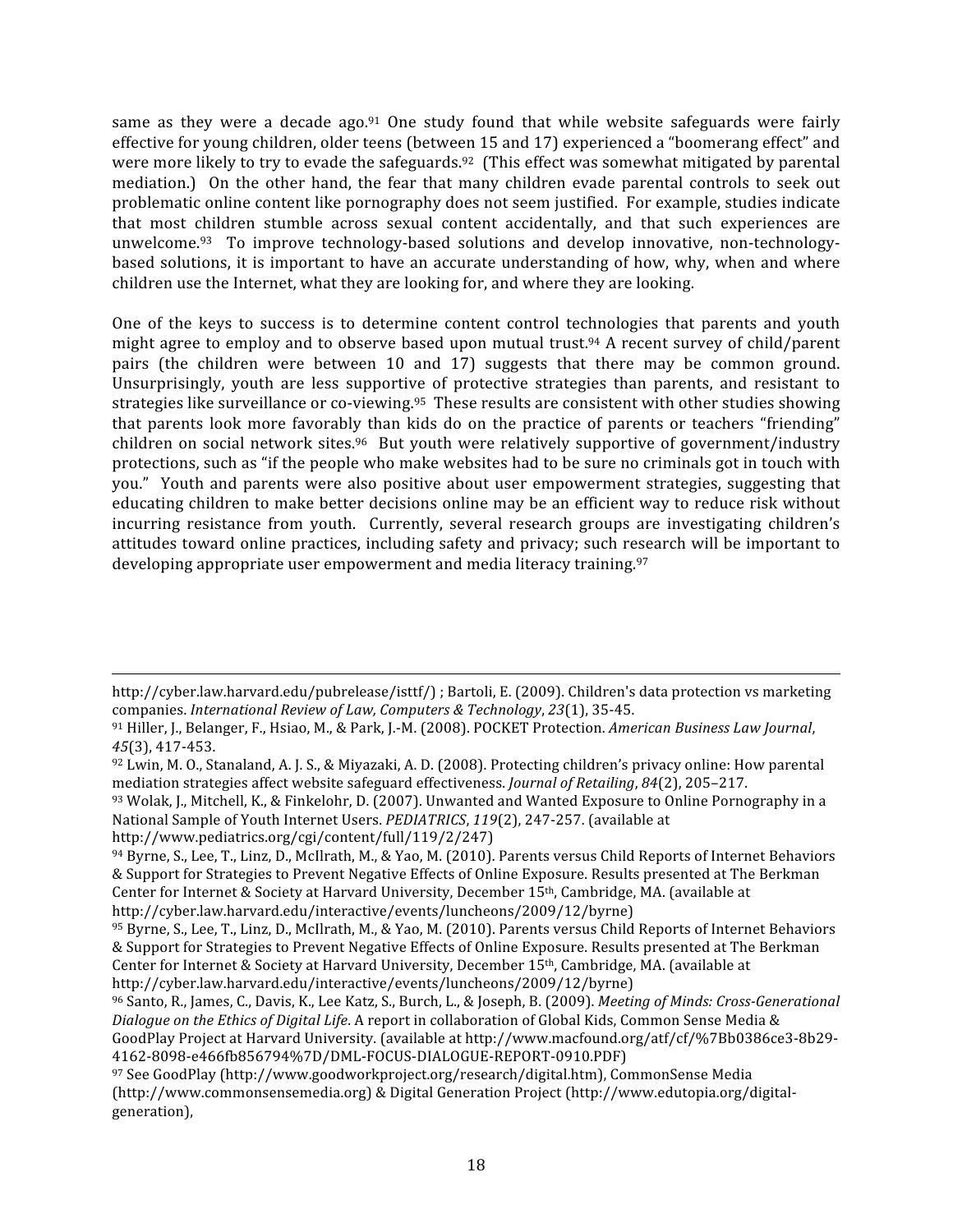#### D.

Media
Literacy

While electronic media provide tremendous opportunities for self-directed learning and creative expression, they can also overwhelm youth with information that they may not have the skills or experience
to
evaluate. Media
literacy
skills
are
essential
to
making
the
most
of
the
opportunities afforded by digital media in learning, but also in empowering youth to avoid the challenges they are most
likely
to
confront
in
a
digital
era.

Studies show that the Internet has become the first stop for many youth when they are looking for information, knowledge, and entertainment. However, the forces at play that shape the quality of online
content
are
significantly
different
 from
 the
 forces
of
the
 traditional
media
landscape
which was dominated by a relatively small group of professional content producers organized around commercial
 media
 enterprises
 and
 classic
 academic
 gate‐keeping
 structures. Consequently, characteristics
(e.g.,
the
name
of
the
author
or
the
source)
that
were
aimed
at
signaling
certain
key aspects of information quality such as credibility and reliability in the traditional media environment may no longer apply online.<sup>98</sup> While young users may feel confident using and searching the Internet, they are not necessarily well-equipped to evaluate what they find based on traditional
 quality
 indicators
 and
 proxies.
 Furthermore,
 because
 many
 adults
 are
 uncomfortable assessing
the
credibility
signals
presented
online,
many
have
attempted
to
project
offline
measures into online settings or simply demonize online content, thereby creating more confusion and misinformation
among
youth.

A comprehensive literature review as part of the Youth and Media Policy Working Group Initiative at
the
Berkman
Center
for
Internet
&
Society
at
Harvard
University is
currently
underway
to
gain
a deeper understanding of the ways in which children browse content and/or search for information and evaluate the quality of what they find - and how these processes may be influenced if children are themselves active content creators. From this review, it is clear that more research is badly needed. Many studies focus on only a small fraction of the information process, such as evaluating the results of a web search or assessing the credibility of a particular site, but do not take into account that the quality of the result is importantly shaped by the process that leads to the particular result in the first place. Also, much of the research in the youth context has primarily focused on credibility, which is only one particular (albeit important) quality criteria among about 70
 others,
and
carries
particular
assumptions
about
who
creates
and
disseminates
content
under which
conditions.99

Various strategies might be considered to address the information quality challenge that young users face. Educational strategies such as media literacy programs and technological tools are perhaps among the most promising approaches that are worth to be explored in greater detail. Specially designed and tailored tech-tools such as, for instance, kids-friendly browsers and search engines, peer-based recommendation systems, reputation mechanisms, quality ratings and certificates,
or
aggregators
might
serve
as
building
blocks
of
a
strategy
aimed
at
empowering
young

http://digitallearning.macfound.org/atf/cf/%7B7E45C7E0‐A3E0‐4B89‐AC9C‐

E807E1B0AE4E%7D/JENKINS\_WHITE\_PAPER.PDF)

 $\overline{a}$ 

<sup>98</sup> Jenkins, H., Purushotma, R., Clinton, K., Weigel, M., & Robinson, A. J. (2006). Confronting the Challenges of Participatory Culture: Media Education for the 21st Century. An occasional paper on digital media and learning. *The
John
D.
and
Catherine
T. MacArthur
Foundation.*(available
at

<sup>&</sup>lt;sup>99</sup> Eppler, M. (2006). Managing Information Quality: Increasing the Value of Information in Knowledge-intensive Products and Processes. Berlin / New York: Springer-Verlag.